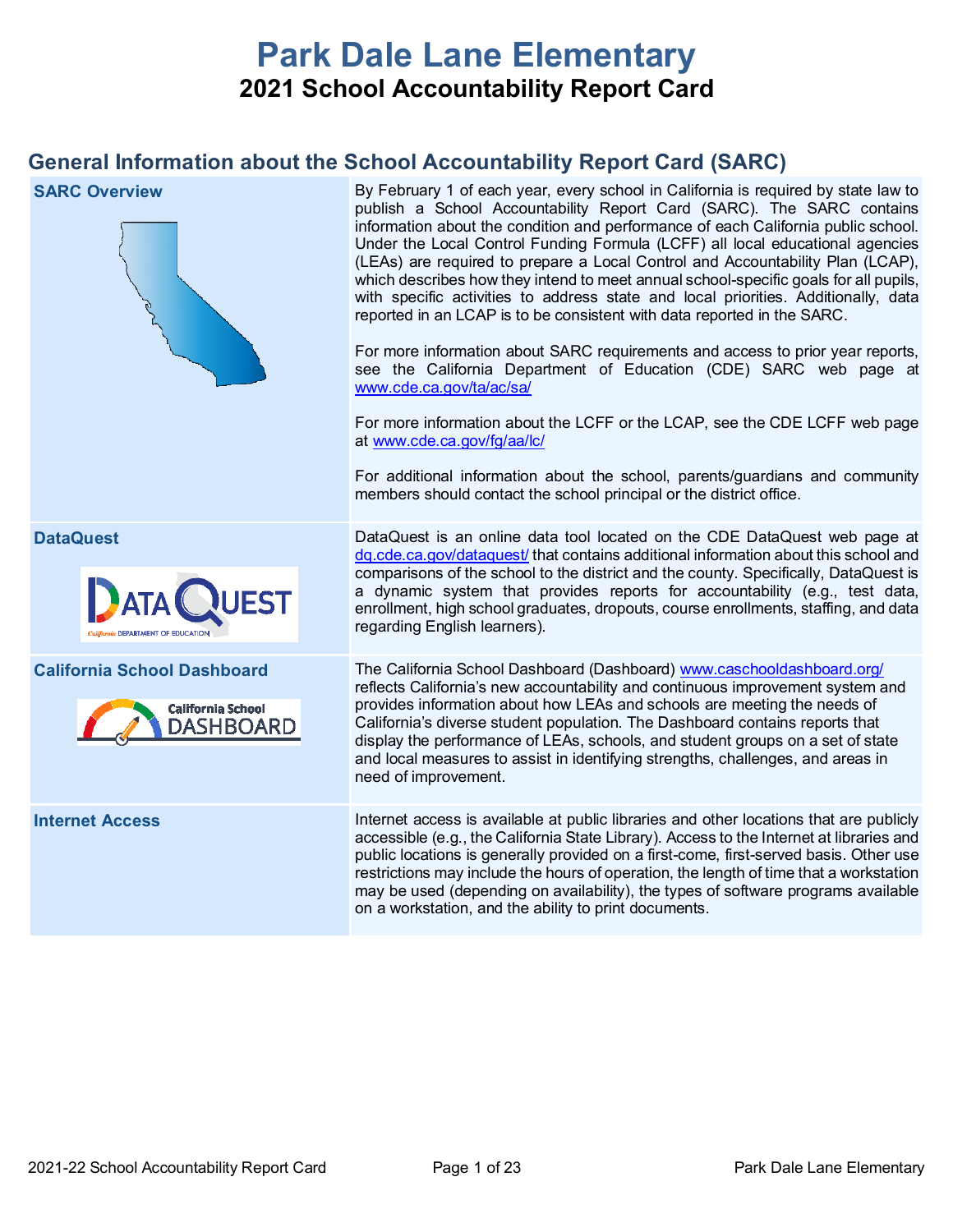## **2021-22 School Contact Information**

| <b>School Name</b>                                 | Park Dale Lane Elementary      |  |  |  |
|----------------------------------------------------|--------------------------------|--|--|--|
| <b>Street</b>                                      | 2050 Park Dale Ln.             |  |  |  |
| City, State, Zip                                   | Encinitas, CA 92024            |  |  |  |
| <b>Phone Number</b>                                | (760) 944-4344                 |  |  |  |
| <b>Principal</b>                                   | <b>Erin Terry</b>              |  |  |  |
| <b>Email Address</b>                               | erin.terry@eusd.net            |  |  |  |
| <b>School Website</b>                              | https://parkdalelane.eusd.net/ |  |  |  |
| County-District-School (CDS) Code 37 68080 6095046 |                                |  |  |  |

| 2021-22 District Contact Information |                                                         |  |  |  |
|--------------------------------------|---------------------------------------------------------|--|--|--|
| <b>District Name</b>                 | <b>Encinitas Union Elementary School District</b>       |  |  |  |
| <b>Phone Number</b>                  | 760.944.4300                                            |  |  |  |
| Superintendent                       | Andrée Grey                                             |  |  |  |
| <b>Email Address</b>                 | Andrée.Grey@eusd.net                                    |  |  |  |
| <b>District Website Address</b>      | https://www.eusd.net/our-district/school-accountability |  |  |  |

#### **2021-22 School Overview**

Park Dale Lane Elementary School is located in the eastern section of the City of Encinitas and serves approximately 445 kindergarten through sixth grade students. Park Dale Lane Elementary School teachers and staff are dedicated to ensuring the academic success of every student and providing a safe and engaging learning experience. The school has developed educational programs designed to provide students the opportunity to explore their creativity while developing a strong academic foundation. Additionally, Park Dale Lane is currently in the implementation of PBIS (Positive Behavior Intervention System), a data-driven, multi-tiered framework for establishing a positive culture needed for a school to be an efficient and effective learning environment for all students. The commitment of Park Dale Lane Elementary School's staff, parents, and community to excellence for their students has resulted in the school's California Distinguished School status.

The Park Dale Lane school community is committed to having students develop into life-long learners and responsible members of society. The Park Dale Lane vision is to develop students who are confident, competent, compassionate, competitive, and creative. We are a community of readers, writers and artists with 21st century skills. Our pledge is to provide a child-centered education of the highest quality. By utilizing the unique resources of home, school, and the community, we seek to ensure a nurturing learning environment that values diversity and is rigorous in academic standards.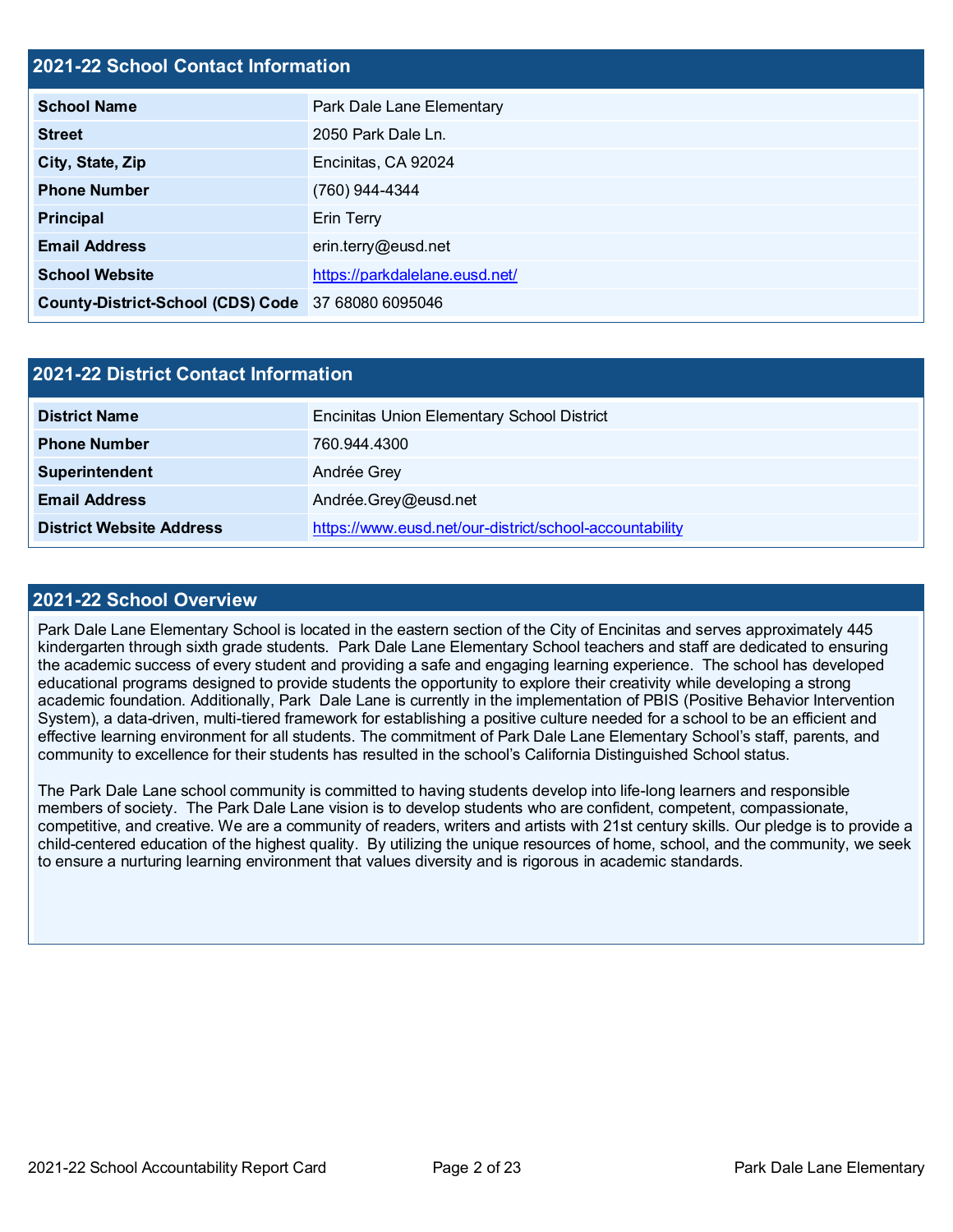## **About this School**

| 2020-21 Student Enrollment by Grade Level |                           |  |  |  |
|-------------------------------------------|---------------------------|--|--|--|
| <b>Grade Level</b>                        | <b>Number of Students</b> |  |  |  |
| Kindergarten                              | 52                        |  |  |  |
| Grade 1                                   | 60                        |  |  |  |
| Grade 2                                   | 47                        |  |  |  |
| Grade 3                                   | 52                        |  |  |  |
| Grade 4                                   | 56                        |  |  |  |
| Grade 5                                   | 59                        |  |  |  |
| Grade 6                                   | 55                        |  |  |  |
| <b>Total Enrollment</b>                   | 381                       |  |  |  |

## **2020-21 Student Enrollment by Student Group**

| <b>Student Group</b>                   | <b>Percent of Total Enrollment</b> |
|----------------------------------------|------------------------------------|
| Female                                 | 44.1                               |
| <b>Male</b>                            | 55.9                               |
| American Indian or Alaska Native       | 0.3                                |
| Asian                                  | $\mathbf 1$                        |
| <b>Black or African American</b>       | 0.5                                |
| <b>Filipino</b>                        | 0.8                                |
| <b>Hispanic or Latino</b>              | 24.4                               |
| <b>Two or More Races</b>               | 5.8                                |
| <b>White</b>                           | 66.1                               |
| <b>English Learners</b>                | 14.4                               |
| <b>Socioeconomically Disadvantaged</b> | 23.4                               |
| <b>Students with Disabilities</b>      | 13.6                               |

## **A. Conditions of Learning State Priority: Basic**

The SARC provides the following information relevant to the State priority: Basic (Priority 1):

- Degree to which teachers are appropriately assigned and fully credentialed in the subject area and for the pupils they are teaching;
- Pupils have access to standards-aligned instructional materials; and
- School facilities are maintained in good repair

Note: For more information refer to the Updated Teacher Equity Definitions web page at<https://www.cde.ca.gov/pd/ee/teacherequitydefinitions.asp>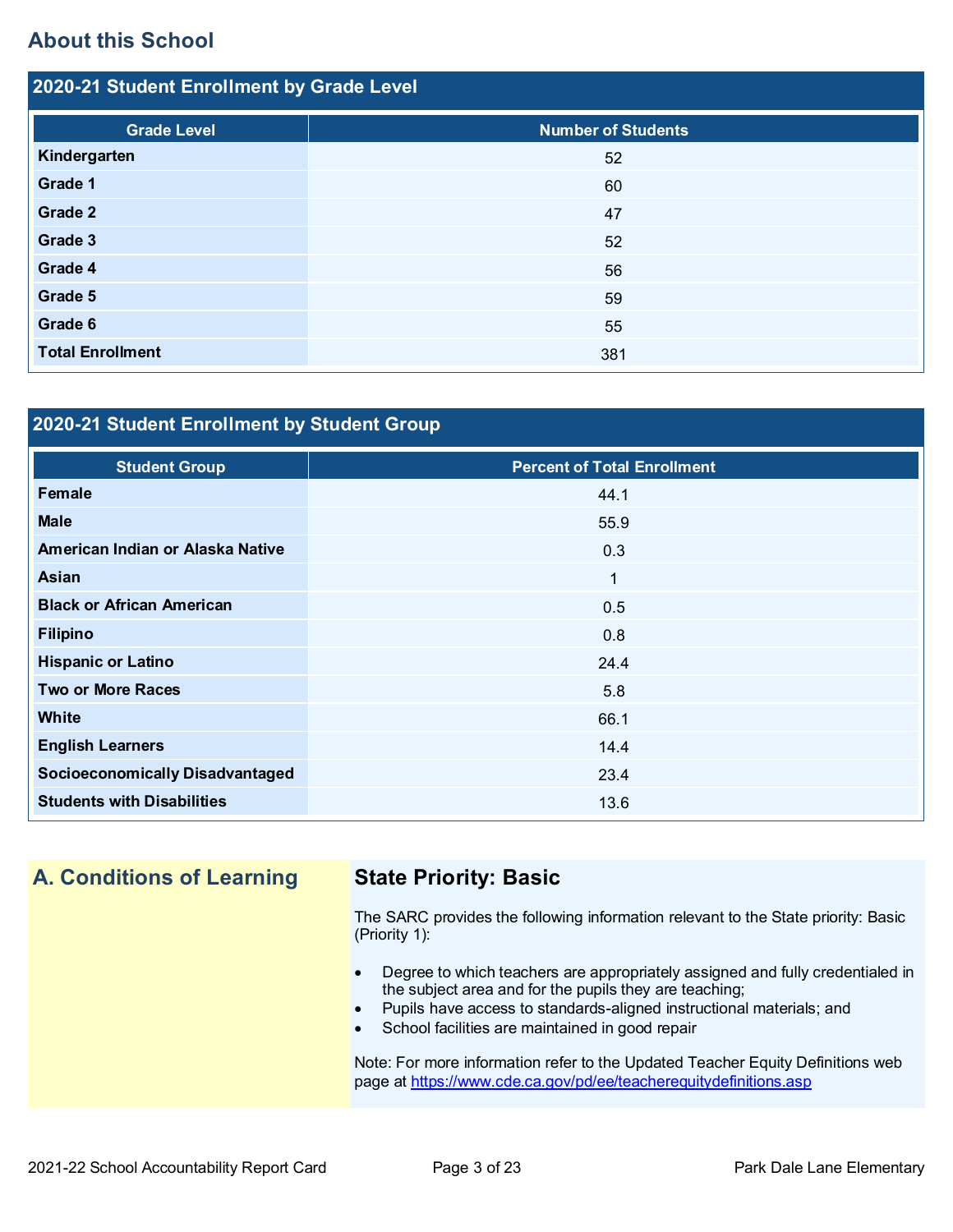| 2019-20 Teacher Preparation and Placement                                                       |         |  |  |  |
|-------------------------------------------------------------------------------------------------|---------|--|--|--|
| <b>Authorization/Assignment</b>                                                                 | 2019-20 |  |  |  |
| Fully (Preliminary or Clear) Credentialed for Subject and Student Placement (properly assigned) |         |  |  |  |
| <b>Intern Credential Holders Properly Assigned</b>                                              |         |  |  |  |
| Teachers Without Credentials and Misassignments ("ineffective" under ESSA)                      |         |  |  |  |
| Credentialed Teachers Assigned Out-of-Field ("out-of-field" under ESSA)                         |         |  |  |  |
| <b>Unknown</b>                                                                                  |         |  |  |  |
| <b>Total Teaching Positions</b>                                                                 |         |  |  |  |
|                                                                                                 |         |  |  |  |

Note: The data in this table is based on Full Time Equivalent (FTE) status. One FTE equals one staff member working full time; one FTE could also represent two staff members who each work 50 percent of full time. Additionally, an assignment is defined as a position that an educator is assigned to based on setting, subject, and grade level. An authorization is defined as the services that an educator is authorized to provide to students.

# **2019-20 Teachers Without Credentials and Misassignments (considered "ineffective" under ESSA)**

| <b>Authorization/Assignment</b>                              | 2019-20 |
|--------------------------------------------------------------|---------|
| <b>Permits and Waivers</b>                                   |         |
| <b>Misassignments</b>                                        |         |
| <b>Vacant Positions</b>                                      |         |
| <b>Total Teachers Without Credentials and Misassignments</b> |         |

## **2019-20 Credentialed Teachers Assigned Out-of-Field (considered "out-of-field" under ESSA)**

| <b>Indicator</b>                                       | 2019-20 |
|--------------------------------------------------------|---------|
| Credentialed Teachers Authorized on a Permit or Waiver |         |
| <b>Local Assignment Options</b>                        |         |
| <b>Total Out-of-Field Teachers</b>                     |         |

## **2019-20 Class Assignments**

| <b>Indicator</b>                                                                                                                                    | 2019-20 |
|-----------------------------------------------------------------------------------------------------------------------------------------------------|---------|
| <b>Misassignments for English Learners</b><br>(a percentage of all the classes with English learners taught by teachers that are misassigned)       |         |
| No credential, permit or authorization to teach<br>(a percentage of all the classes taught by teachers with no record of an authorization to teach) |         |

| 2021-22 Quality, Currency, Availability of Textbooks and Other Instructional Materials |  |  |  |  |  |  |
|----------------------------------------------------------------------------------------|--|--|--|--|--|--|
| Year and month in which the data were collected<br>September, 2021                     |  |  |  |  |  |  |
|                                                                                        |  |  |  |  |  |  |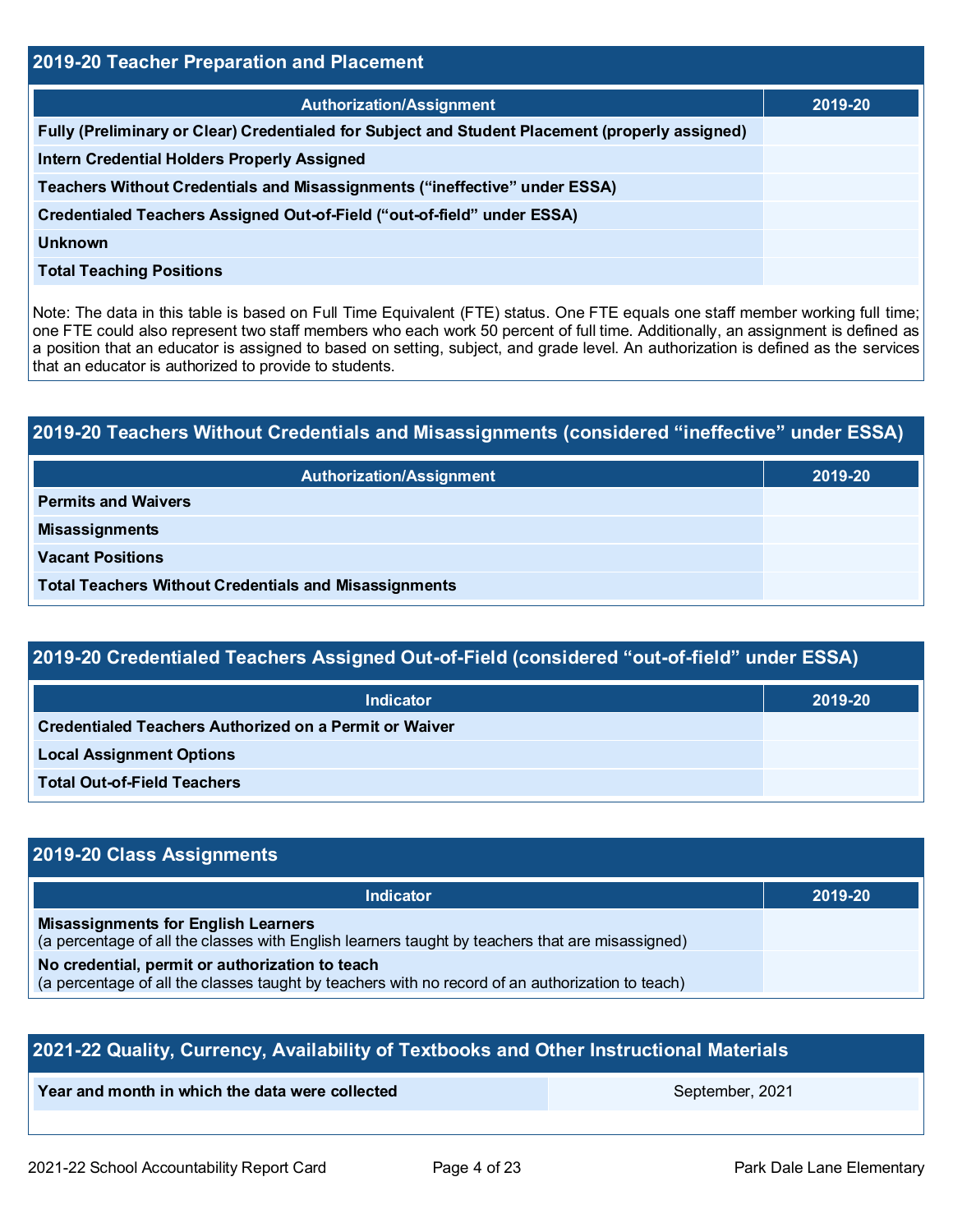| <b>Subject</b>                | Textbooks and Other Instructional Materials/year of<br><b>Adoption</b> | <b>From</b><br><b>Most</b><br><b>Recent</b><br><b>Adoption</b> | <b>Percent</b><br><b>Students</b><br><b>Lacking Own</b><br><b>Assigned</b><br>Copy |
|-------------------------------|------------------------------------------------------------------------|----------------------------------------------------------------|------------------------------------------------------------------------------------|
| <b>Reading/Language Arts</b>  | National Geographic/2017                                               | Yes                                                            | 0                                                                                  |
| <b>Mathematics</b>            | Scott Foresman-Addison Wesley/2009                                     | Yes                                                            | $\Omega$                                                                           |
| <b>Science</b>                | Houghton Mifflin/2007                                                  | Yes                                                            | 0                                                                                  |
| <b>History-Social Science</b> | Harcourt/2006                                                          | Yes                                                            | 0                                                                                  |

## **School Facility Conditions and Planned Improvements**

Park Dale Lane Elementary School provides a safe, clean environment for students, staff, and volunteers. School facilities were built in 1975 and currently include a library/media center, multipurpose room, staff lounge, 26 permanent classrooms, 2 intervention classrooms, office spaces for Special Ed staff (OT/Speech/Psychologist), Administration office, nurse office, and three playgrounds.

District maintenance supervisors are proactive and conduct inspections at school sites on a continual basis. Repairs necessary to keep the school in good repair and working order are completed in a timely manner. A work order process is used to ensure efficient service and that emergency repairs are given the highest priority. District maintenance has indicated that 100% of all toilets on school grounds are in working order.

#### **Year and month of the most recent FIT report** February 2021

| <b>System Inspected</b>                                                | Rate<br>Good $ $ | <b>Rate</b><br>Fair | Rate<br>Poor | <b>Repair Needed and Action Taken or Planned</b> |
|------------------------------------------------------------------------|------------------|---------------------|--------------|--------------------------------------------------|
| <b>Systems:</b><br>Gas Leaks, Mechanical/HVAC, Sewer                   | X                |                     |              |                                                  |
| Interior:<br><b>Interior Surfaces</b>                                  | $\times$         |                     |              |                                                  |
| <b>Cleanliness:</b><br>Overall Cleanliness, Pest/Vermin Infestation    | $\times$         |                     |              |                                                  |
| <b>Electrical</b>                                                      | $\times$         |                     |              |                                                  |
| <b>Restrooms/Fountains:</b><br>Restrooms, Sinks/ Fountains             | X                |                     |              |                                                  |
| Safety:<br>Fire Safety, Hazardous Materials                            | X                |                     |              |                                                  |
| Structural:<br><b>Structural Damage, Roofs</b>                         | $\times$         |                     |              | Sections of roofing wear                         |
| External:<br>Playground/School Grounds, Windows/<br>Doors/Gates/Fences | $\times$         |                     |              |                                                  |

| <b>Overall Facility Rate</b> |      |             |      |
|------------------------------|------|-------------|------|
| <b>Exemplary</b>             | Good | <b>Fair</b> | Poor |
|                              |      |             |      |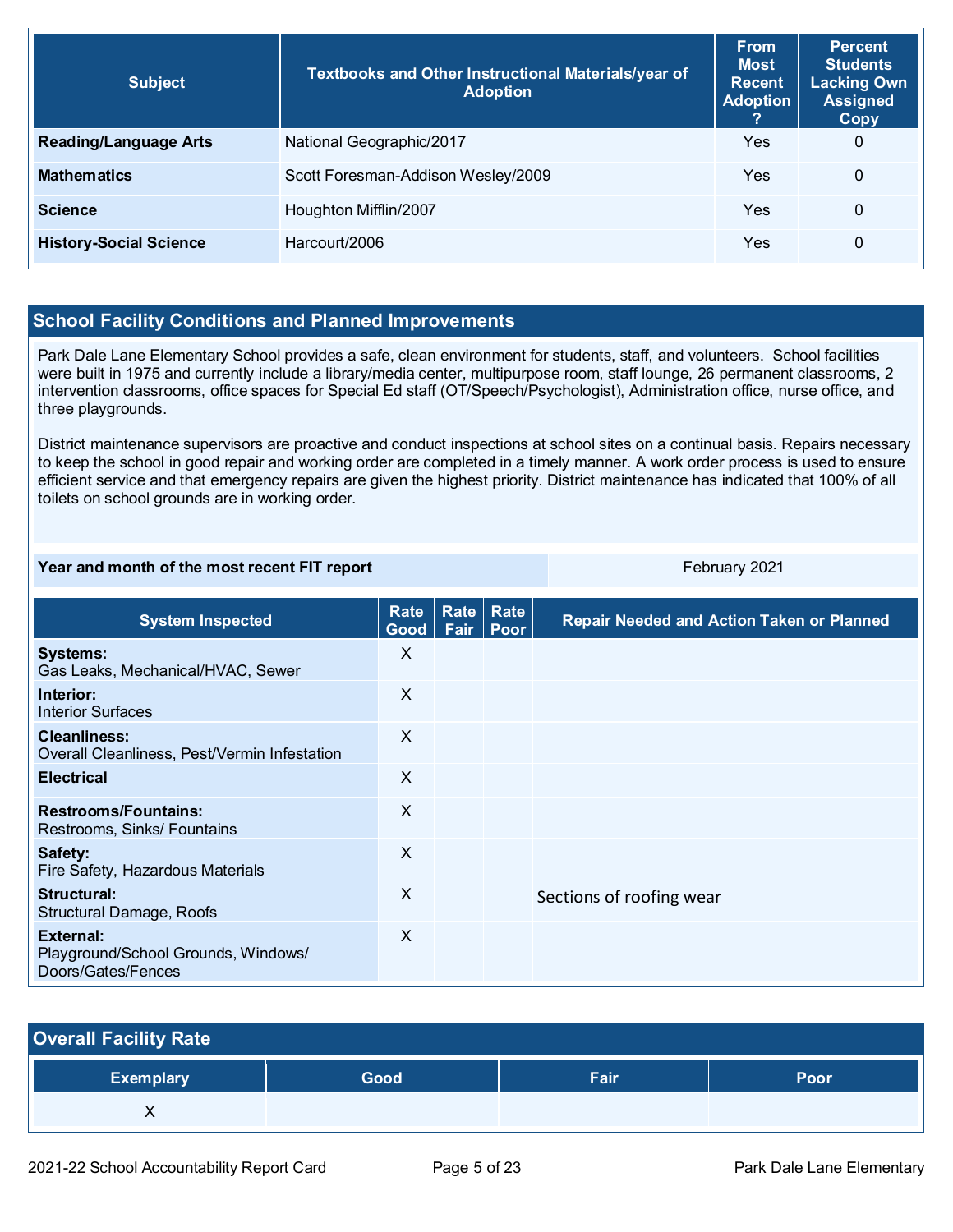## **B. Pupil Outcomes State Priority: Pupil Achievement**

The SARC provides the following information relevant to the State priority: Pupil Achievement (Priority 4):

#### **Statewide Assessments**

(i.e., California Assessment of Student Performance and Progress [CAASPP] System includes the Smarter Balanced Summative Assessments for students in the general education population and the California Alternate Assessments [CAAs] for English language arts/literacy [ELA] and mathematics given in grades three through eight and grade eleven. Only eligible students may participate in the administration of the CAAs. CAAs items are aligned with alternate achievement standards, which are linked with the Common Core State Standards [CCSS] for students with the most significant cognitive disabilities).

The CAASPP System encompasses the following assessments and student participation requirements:

- 1. **Smarter Balanced Summative Assessments and CAAs for ELA** in grades three through eight and grade eleven.
- 2. **Smarter Balanced Summative Assessments and CAAs for mathematics** in grades three through eight and grade eleven.
- 3. **California Science Test (CAST) and CAAs for Science** in grades five, eight, and once in high school (i.e., grade ten, eleven, or twelve).

#### **SARC Reporting in the 2020-2021 School Year Only**

Where the most viable option, LEAs were required to administer the statewide summative assessment in ELA and mathematics. Where a statewide summative assessment was not the most viable option for the LEA (or for one or more gradelevel[s] within the LEA) due to the pandemic, LEAs were allowed to report results from a different assessment that met the criteria established by the State Board of Education (SBE) on March 16, 2021. The assessments were required to be:

- Aligned with CA CCSS for ELA and mathematics;
- Available to students in grades 3 through 8, and grade 11; and
- Uniformly administered across a grade, grade span, school, or district to all eligible students.

#### **Options**

Note that the CAAs could only be administered in-person following health and safety requirements. If it was not viable for the LEA to administer the CAAs in person with health and safety guidelines in place, the LEA was directed to not administer the tests. There were no other assessment options available for the CAAs. Schools administered the Smarter Balanced Summative Assessments for ELA and mathematics, other assessments that meet the SBE criteria, or a combination of both, and they could only choose one of the following:

- Smarter Balanced ELA and mathematics summative assessments;
- Other assessments meeting the SBE criteria; or
- Combination of Smarter Balanced ELA and mathematics summative assessments and other assessments.

The percentage of students who have successfully completed courses that satisfy the requirements for entrance to the University of California and the California State University, or career technical education sequences or programs of study.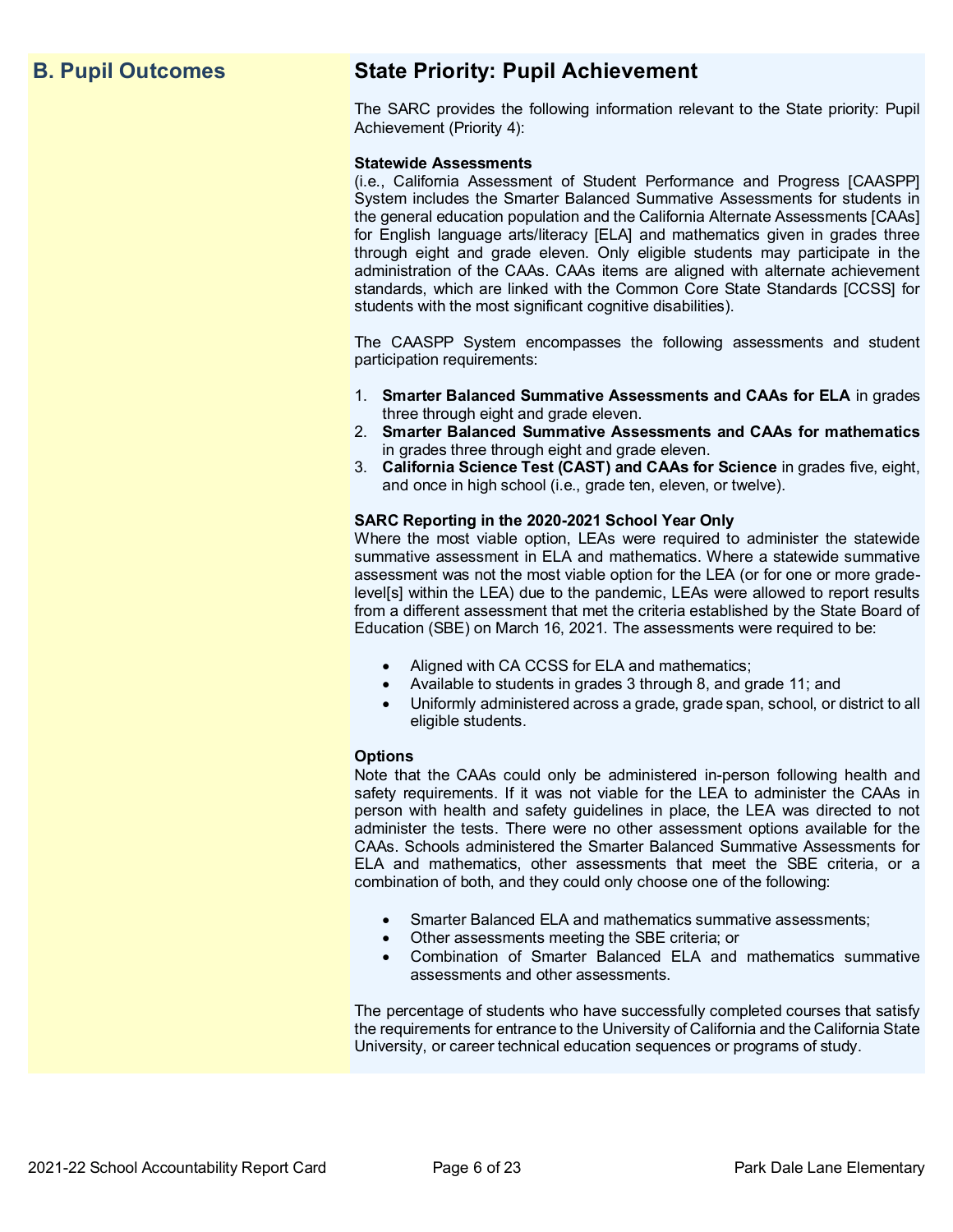## **Percentage of Students Meeting or Exceeding the State Standard on CAASPP**

This table displays CAASPP test results in ELA and mathematics for all students grades three through eight and grade eleven taking and completing a state-administered assessment.

The 2019-2020 data cells with N/A values indicate that the 2019-2020 data are not available due to the COVID-19 pandemic and resulting summative test suspension. The Executive Order N-30-20 was issued which waived the assessment, accountability, and reporting requirements for the 2019-2020 school year.

The 2020-2021 data cells have N/A values because these data are not comparable to other year data due to the COVID-19 pandemic during the 2020-2021 school year. Where the CAASPP assessments in ELA and/or mathematics is not the most viable option, the LEAs were allowed to administer local assessments. Therefore, the 2020-2021 data between school years for the school, district, state are not an accurate comparison. As such, it is inappropriate to compare results of the 2020-2021 school year to other school years.

| <b>Subject</b>                                                       | <b>School</b><br>2019-20 | <b>School</b><br>2020-21 | <b>District</b><br>2019-20 | <b>District</b><br>2020-21 | <b>State</b><br>2019-20 | State <sup>1</sup><br>2020-21 |
|----------------------------------------------------------------------|--------------------------|--------------------------|----------------------------|----------------------------|-------------------------|-------------------------------|
| <b>English Language Arts/Literacy</b><br>$\left($ grades 3-8 and 11) | N/A                      | N/A                      | N/A                        | N/A                        | N/A                     | N/A                           |
| <b>Mathematics</b><br>$\left($ grades 3-8 and 11)                    | N/A                      | N/A                      | N/A                        | N/A                        | N/A                     | N/A                           |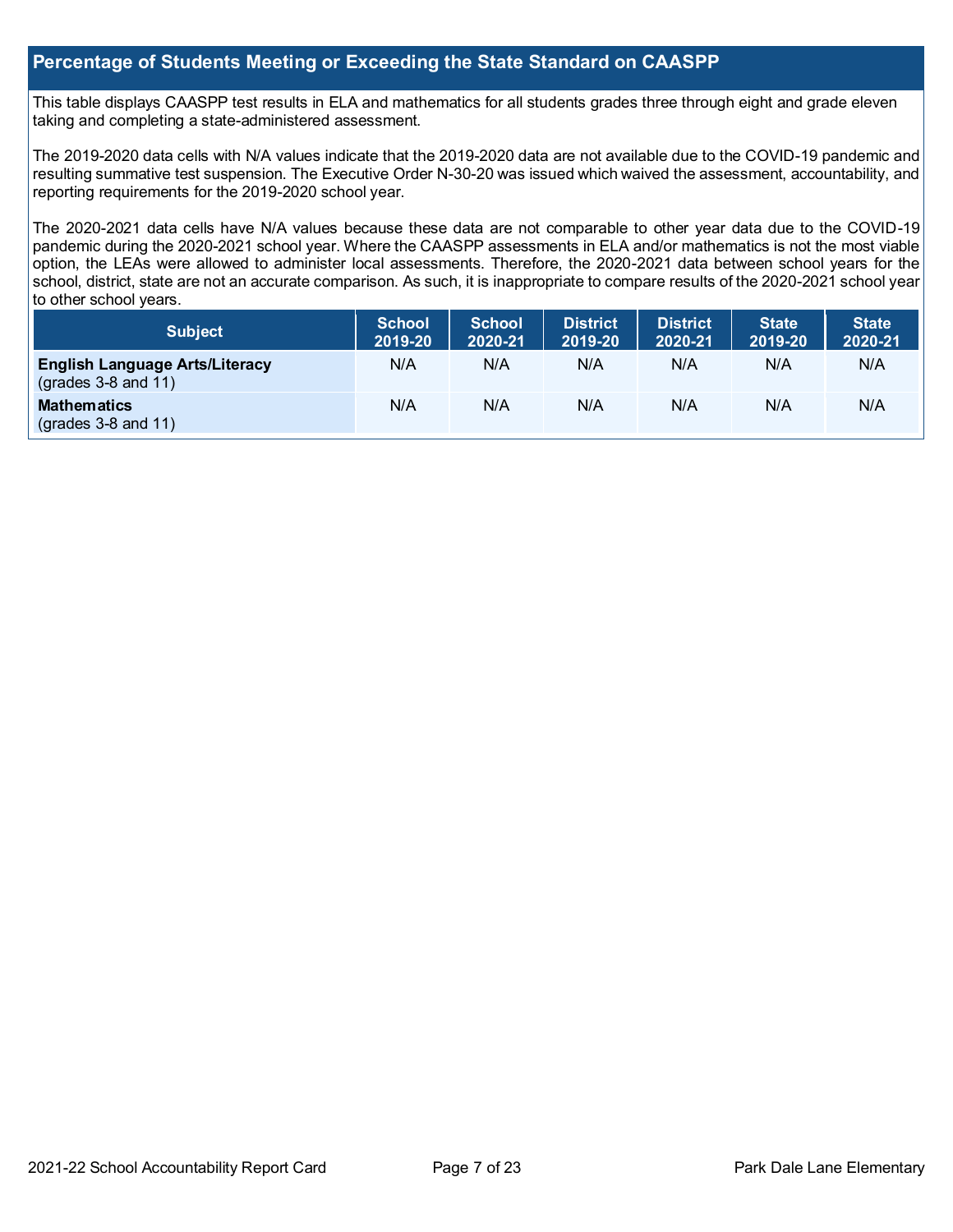## **2020-21 CAASPP Test Results in ELA by Student Group**

This table displays CAASPP test results in ELA by student group for students grades three through eight and grade eleven taking and completing a state-administered assessment. The CDE will populate this table for schools in cases where the school administered the CAASPP assessment. In cases where the school administered a local assessment instead of CAASPP, the CDE will populate this table with "NT" values, meaning this school did not test students using the CAASPP. See the local assessment(s) table for more information.

| <b>CAASPP</b><br><b>Student Groups</b>               | <b>CAASPP</b><br><b>Total</b><br><b>Enrollment</b> | <b>CAASPP</b><br><b>Number</b><br><b>Tested</b> | <b>CAASPP</b><br><b>Percent</b><br><b>Tested</b> | <b>CAASPP</b><br><b>Percent</b><br><b>Not Tested</b> | <b>CAASPP</b><br><b>Percent</b><br>Met or<br><b>Exceeded</b> |
|------------------------------------------------------|----------------------------------------------------|-------------------------------------------------|--------------------------------------------------|------------------------------------------------------|--------------------------------------------------------------|
| <b>All Students</b>                                  | 216                                                | <b>NT</b>                                       | <b>NT</b>                                        | <b>NT</b>                                            | <b>NT</b>                                                    |
| Female                                               | 87                                                 | <b>NT</b>                                       | <b>NT</b>                                        | <b>NT</b>                                            | <b>NT</b>                                                    |
| <b>Male</b>                                          | 129                                                | <b>NT</b>                                       | <b>NT</b>                                        | <b>NT</b>                                            | <b>NT</b>                                                    |
| American Indian or Alaska Native                     | $\hspace{0.05cm}$ – $\hspace{0.05cm}$              | <b>NT</b>                                       | <b>NT</b>                                        | <b>NT</b>                                            | <b>NT</b>                                                    |
| <b>Asian</b>                                         |                                                    | <b>NT</b>                                       | <b>NT</b>                                        | <b>NT</b>                                            | <b>NT</b>                                                    |
| <b>Black or African American</b>                     | $-$                                                | <b>NT</b>                                       | <b>NT</b>                                        | <b>NT</b>                                            | <b>NT</b>                                                    |
| <b>Filipino</b>                                      | --                                                 | <b>NT</b>                                       | <b>NT</b>                                        | <b>NT</b>                                            | <b>NT</b>                                                    |
| <b>Hispanic or Latino</b>                            | 51                                                 | <b>NT</b>                                       | <b>NT</b>                                        | <b>NT</b>                                            | <b>NT</b>                                                    |
| Native Hawaiian or Pacific Islander                  | $\overline{0}$                                     | $\mathbf 0$                                     | $\mathbf 0$                                      | $\mathbf 0$                                          | 0                                                            |
| <b>Two or More Races</b>                             | 11                                                 | <b>NT</b>                                       | <b>NT</b>                                        | <b>NT</b>                                            | <b>NT</b>                                                    |
| <b>White</b>                                         | 148                                                | <b>NT</b>                                       | <b>NT</b>                                        | <b>NT</b>                                            | <b>NT</b>                                                    |
| <b>English Learners</b>                              | 29                                                 | <b>NT</b>                                       | <b>NT</b>                                        | <b>NT</b>                                            | <b>NT</b>                                                    |
| <b>Foster Youth</b>                                  | $\mathbf 0$                                        | $\mathbf{0}$                                    | $\mathbf{0}$                                     | $\mathbf 0$                                          | 0                                                            |
| <b>Homeless</b>                                      | $\mathbf 0$                                        | $\pmb{0}$                                       | $\mathbf 0$                                      | $\mathbf 0$                                          | 0                                                            |
| <b>Military</b>                                      | $-$                                                | <b>NT</b>                                       | <b>NT</b>                                        | <b>NT</b>                                            | <b>NT</b>                                                    |
| <b>Socioeconomically Disadvantaged</b>               | 55                                                 | <b>NT</b>                                       | <b>NT</b>                                        | <b>NT</b>                                            | <b>NT</b>                                                    |
| <b>Students Receiving Migrant Education Services</b> | $- -$                                              | <b>NT</b>                                       | <b>NT</b>                                        | <b>NT</b>                                            | <b>NT</b>                                                    |
| <b>Students with Disabilities</b>                    | 40                                                 | <b>NT</b>                                       | <b>NT</b>                                        | <b>NT</b>                                            | <b>NT</b>                                                    |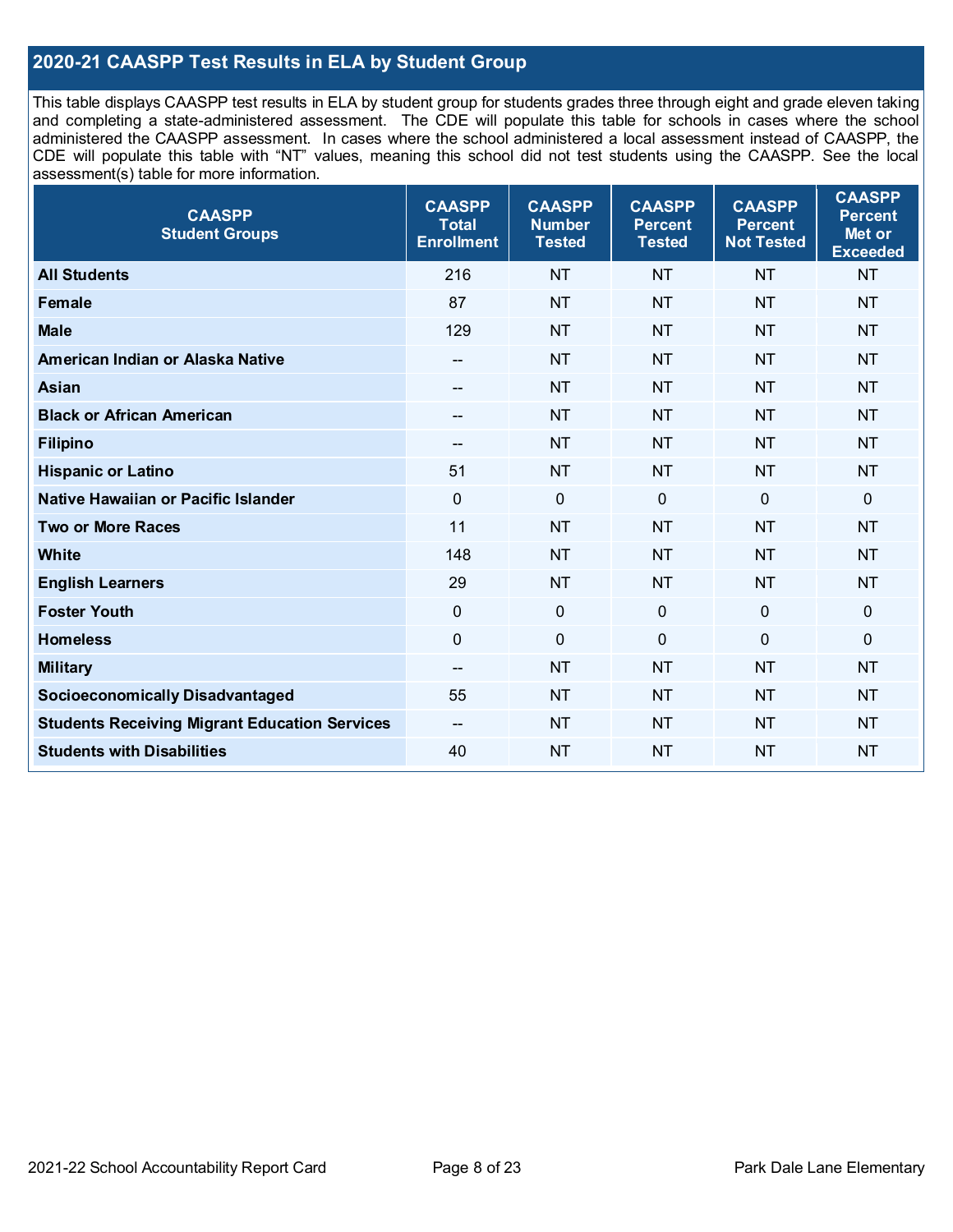## **2020-21 CAASPP Test Results in Math by Student Group**

This table displays CAASPP test results in Math by student group for students grades three through eight and grade eleven taking and completing a state-administered assessment. The CDE will populate this table for schools in cases where the school administered the CAASPP assessment. In cases where the school administered a local assessment instead of CAASPP, the CDE will populate this table with "NT" values, meaning this school did not test students using the CAASPP. See the local assessment(s) table for more information.

| <b>CAASPP</b><br><b>Student Groups</b>               | <b>CAASPP</b><br><b>Total</b><br><b>Enrollment</b> | <b>CAASPP</b><br><b>Number</b><br><b>Tested</b> | <b>CAASPP</b><br><b>Percent</b><br><b>Tested</b> | <b>CAASPP</b><br><b>Percent</b><br><b>Not Tested</b> | <b>CAASPP</b><br><b>Percent</b><br>Met or<br><b>Exceeded</b> |
|------------------------------------------------------|----------------------------------------------------|-------------------------------------------------|--------------------------------------------------|------------------------------------------------------|--------------------------------------------------------------|
| <b>All Students</b>                                  | 216                                                | <b>NT</b>                                       | <b>NT</b>                                        | <b>NT</b>                                            | <b>NT</b>                                                    |
| <b>Female</b>                                        | 87                                                 | <b>NT</b>                                       | <b>NT</b>                                        | <b>NT</b>                                            | <b>NT</b>                                                    |
| <b>Male</b>                                          | 129                                                | <b>NT</b>                                       | <b>NT</b>                                        | <b>NT</b>                                            | <b>NT</b>                                                    |
| American Indian or Alaska Native                     | $-$                                                | <b>NT</b>                                       | <b>NT</b>                                        | <b>NT</b>                                            | <b>NT</b>                                                    |
| Asian                                                |                                                    | <b>NT</b>                                       | <b>NT</b>                                        | <b>NT</b>                                            | <b>NT</b>                                                    |
| <b>Black or African American</b>                     | $\hspace{0.05cm}$ – $\hspace{0.05cm}$              | <b>NT</b>                                       | <b>NT</b>                                        | <b>NT</b>                                            | <b>NT</b>                                                    |
| <b>Filipino</b>                                      | $\overline{a}$                                     | <b>NT</b>                                       | <b>NT</b>                                        | <b>NT</b>                                            | <b>NT</b>                                                    |
| <b>Hispanic or Latino</b>                            | 51                                                 | <b>NT</b>                                       | <b>NT</b>                                        | <b>NT</b>                                            | <b>NT</b>                                                    |
| Native Hawaiian or Pacific Islander                  | $\overline{0}$                                     | $\mathbf 0$                                     | $\mathbf 0$                                      | $\overline{0}$                                       | $\mathbf 0$                                                  |
| <b>Two or More Races</b>                             | 11                                                 | <b>NT</b>                                       | <b>NT</b>                                        | <b>NT</b>                                            | <b>NT</b>                                                    |
| <b>White</b>                                         | 148                                                | <b>NT</b>                                       | <b>NT</b>                                        | <b>NT</b>                                            | <b>NT</b>                                                    |
| <b>English Learners</b>                              | 29                                                 | <b>NT</b>                                       | <b>NT</b>                                        | <b>NT</b>                                            | <b>NT</b>                                                    |
| <b>Foster Youth</b>                                  | $\mathbf 0$                                        | $\mathbf 0$                                     | $\mathbf 0$                                      | $\mathbf 0$                                          | $\mathbf 0$                                                  |
| <b>Homeless</b>                                      | $\overline{0}$                                     | $\mathbf 0$                                     | $\mathbf 0$                                      | $\overline{0}$                                       | $\mathbf 0$                                                  |
| <b>Military</b>                                      | $\overline{\phantom{a}}$                           | <b>NT</b>                                       | <b>NT</b>                                        | <b>NT</b>                                            | <b>NT</b>                                                    |
| <b>Socioeconomically Disadvantaged</b>               | 55                                                 | <b>NT</b>                                       | <b>NT</b>                                        | <b>NT</b>                                            | <b>NT</b>                                                    |
| <b>Students Receiving Migrant Education Services</b> | $-$                                                | <b>NT</b>                                       | <b>NT</b>                                        | <b>NT</b>                                            | <b>NT</b>                                                    |
| <b>Students with Disabilities</b>                    | 40                                                 | <b>NT</b>                                       | <b>NT</b>                                        | <b>NT</b>                                            | <b>NT</b>                                                    |

## **2020-21 Local Assessment Test Results in ELA by Student Group**

This table displays Local Assessment test results in ELA by student group for students grades three through eight and grade eleven. LEAs/schools will populate this table for schools in cases where the school administered a local assessment. In cases where the school administered the CAASPP assessment, LEAs/schools will populate this table with "N/A" values in all cells, meaning this table is Not Applicable for this school.

| Literably<br><b>Student Groups</b> | Literably<br><b>Total</b><br><b>Enrollment</b> | Literably<br><b>Number</b><br><b>Tested</b> | Literably<br><b>Percent</b><br><b>Tested</b> | Literably<br><b>Percent</b><br><b>Not Tested</b> | Literably<br>Percent<br>At or Above<br><b>Grade Level</b> |
|------------------------------------|------------------------------------------------|---------------------------------------------|----------------------------------------------|--------------------------------------------------|-----------------------------------------------------------|
| <b>All Students</b>                | 252                                            | 217                                         | 86.1%                                        | 13.90%                                           | 59.4%                                                     |
| Female                             |                                                |                                             | 92.22                                        | 7.78                                             | 73.49                                                     |
| <b>Male</b>                        |                                                |                                             | 93.89                                        | 6.11                                             | 59.35                                                     |
| American Indian or Alaska Native   |                                                |                                             |                                              |                                                  |                                                           |
| Asian                              |                                                | 1                                           |                                              |                                                  |                                                           |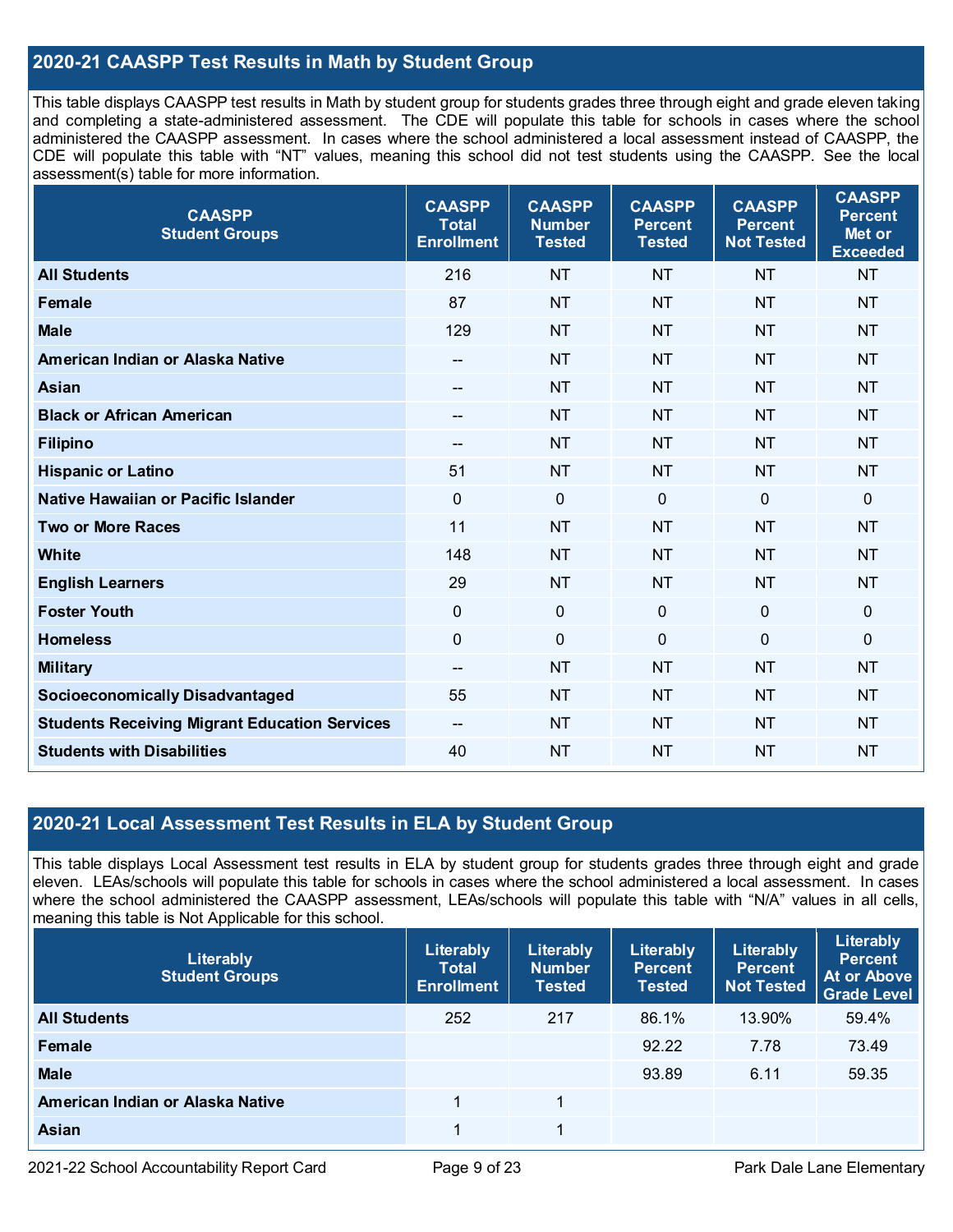| <b>Black or African American</b>                                                           | 1   | 1   |       |      |       |
|--------------------------------------------------------------------------------------------|-----|-----|-------|------|-------|
| <b>Filipino</b>                                                                            | 3   | 3   |       |      |       |
| <b>Hispanic or Latino</b>                                                                  | 54  | 52  | 96.3  | 3.7  | 34.62 |
| <b>Two or More Races</b>                                                                   | 11  | 9   |       |      |       |
| White                                                                                      | 149 | 139 | 93.29 | 6.71 | 75.54 |
| <b>English Learners</b>                                                                    | 29  | 27  | 93.1  | 6.9  | 11.11 |
| <b>Socioeconomically Disadvantaged</b>                                                     | 45  | 42  | 93.33 | 6.67 | 38.1  |
| <b>Students Receiving Migrant Education Services</b>                                       | 1   | 1   |       |      |       |
| <b>Students with Disabilities</b>                                                          | 49  | 44  | 89.8  | 10.2 | 38.64 |
| *At or above the grade-level standard in the context of the local assessment administered. |     |     |       |      |       |

# **2020-21 Local Assessment Test Results in Math by Student Group**

This table displays Local Assessment test results in Math by student group for students grades three through eight and grade eleven. LEAs/schools will populate this table for schools in cases where the school administered a local assessment. In cases where the school administered the CAASPP assessment, LEAs/schools will populate this table with "N/A" values in all cells, meaning this table is Not Applicable for this school.

| <b>iReady</b><br><b>Student Groups</b>                                                     | <b>iReady</b><br><b>Total</b><br><b>Enrollment</b> | <b>iReady</b><br><b>Number</b><br><b>Tested</b> | <b>iReady</b><br><b>Percent</b><br><b>Tested</b> | <b>iReady</b><br><b>Percent</b><br><b>Not Tested</b> | <b>iReady</b><br><b>Percent</b><br><b>At or Above</b><br><b>Grade Level</b> |
|--------------------------------------------------------------------------------------------|----------------------------------------------------|-------------------------------------------------|--------------------------------------------------|------------------------------------------------------|-----------------------------------------------------------------------------|
| <b>All Students</b>                                                                        | 222                                                | 207                                             | 93.24                                            | 6.76                                                 | 46.86                                                                       |
| <b>Female</b>                                                                              | 90                                                 | 83                                              | 92.22                                            | 7.78                                                 | 46.99                                                                       |
| <b>Male</b>                                                                                | 131                                                | 124                                             | 94.66                                            | 5.34                                                 | 46.77                                                                       |
| American Indian or Alaska Native                                                           | 1                                                  | 1                                               | --                                               | $\hspace{0.05cm}$ – $\hspace{0.05cm}$                | --                                                                          |
| <b>Asian</b>                                                                               | $\mathbf 1$                                        | 1                                               | --                                               | --                                                   |                                                                             |
| <b>Black or African American</b>                                                           | $\mathbf 1$                                        | 1                                               |                                                  | $\overline{\phantom{m}}$                             | --                                                                          |
| <b>Filipino</b>                                                                            | 3                                                  | 3                                               |                                                  | --                                                   | --                                                                          |
| <b>Hispanic or Latino</b>                                                                  | 54                                                 | 53                                              | 98.15                                            | 1.85                                                 | 24.53                                                                       |
| <b>Two or More Races</b>                                                                   | 11                                                 | 9                                               |                                                  | $\mathbf{m}$                                         | --                                                                          |
| <b>White</b>                                                                               | 149                                                | 139                                             | 93.29                                            | 6.71                                                 | 54.68                                                                       |
| <b>English Learners</b>                                                                    | 29                                                 | 28                                              | 96.55                                            | 3.45                                                 | 3.57                                                                        |
| <b>Socioeconomically Disadvantaged</b>                                                     | 45                                                 | 43                                              | 95.56                                            | 4.44                                                 | 16.28                                                                       |
| <b>Students Receiving Migrant Education Services</b>                                       | 1                                                  | 1                                               |                                                  | --                                                   | --                                                                          |
| <b>Students with Disabilities</b>                                                          | 49                                                 | 45                                              | 91.84                                            | 8.16                                                 | 24.44                                                                       |
| <b>All Students</b>                                                                        | 222                                                | 1                                               |                                                  | $\hspace{0.05cm}$ – $\hspace{0.05cm}$                | --                                                                          |
| *At or above the grade-level standard in the context of the local assessment administered. |                                                    |                                                 |                                                  |                                                      |                                                                             |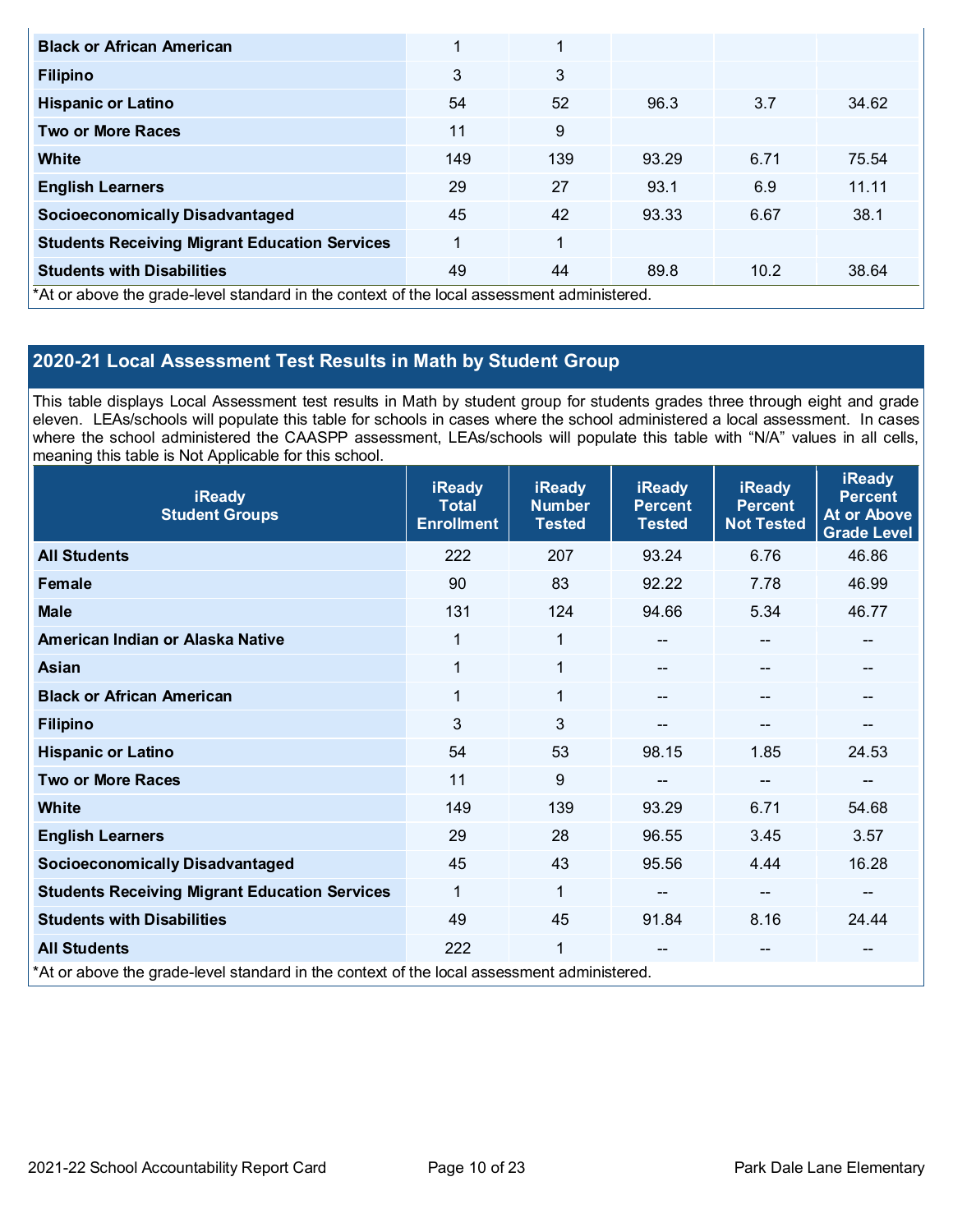## **CAASPP Test Results in Science for All Students**

This table displays the percentage of all students grades five, eight, and High School meeting or exceeding the State Standard.

The 2019-2020 data cells with N/A values indicate that the 2019-2020 data are not available due to the COVID-19 pandemic and resulting summative testing suspension. The Executive Order N-30-20 was issued which waived the assessment, accountability, and reporting requirements for the 2019-2020 school year.

For any 2020-2021 data cells with N/T values indicate that this school did not test students using the CAASPP Science.

| <b>Subject</b>                                  | <b>School</b> | <b>School</b> | <b>District</b> | <b>District</b> | <b>State</b> | <b>State</b> |
|-------------------------------------------------|---------------|---------------|-----------------|-----------------|--------------|--------------|
|                                                 | 2019-20       | 2020-21       | 2019-20         | 2020-21         | 2019-20      | 2020-21      |
| <b>Science</b><br>(grades 5, 8 and high school) | N/A           | NT            | N/A             | NT              | N/A          | 28.72        |

## **2020-21 CAASPP Test Results in Science by Student Group**

This table displays CAASPP test results in Science by student group for students grades five, eight, and High School. For any data cells with N/T values indicate that this school did not test students using the CAASPP Science.

| <b>Student Group</b>                                 | <b>Total</b><br><b>Enrollment</b> | <b>Number</b><br><b>Tested</b> | <b>Percent</b><br><b>Tested</b> | <b>Percent</b><br><b>Not Tested</b> | <b>Percent</b><br>Met or<br><b>Exceeded</b> |
|------------------------------------------------------|-----------------------------------|--------------------------------|---------------------------------|-------------------------------------|---------------------------------------------|
| <b>All Students</b>                                  | 54                                | <b>NT</b>                      | <b>NT</b>                       | <b>NT</b>                           | <b>NT</b>                                   |
| <b>Female</b>                                        | 24                                | <b>NT</b>                      | <b>NT</b>                       | <b>NT</b>                           | <b>NT</b>                                   |
| <b>Male</b>                                          | 30                                | <b>NT</b>                      | <b>NT</b>                       | <b>NT</b>                           | <b>NT</b>                                   |
| American Indian or Alaska Native                     | $\mathbf{u}$                      | <b>NT</b>                      | <b>NT</b>                       | <b>NT</b>                           | <b>NT</b>                                   |
| <b>Asian</b>                                         | 0                                 | $\pmb{0}$                      | $\mathbf 0$                     | $\mathbf 0$                         | 0                                           |
| <b>Black or African American</b>                     | $-$                               | <b>NT</b>                      | <b>NT</b>                       | <b>NT</b>                           | <b>NT</b>                                   |
| <b>Filipino</b>                                      | 0                                 | $\mathbf 0$                    | $\mathbf{0}$                    | $\overline{0}$                      | 0                                           |
| <b>Hispanic or Latino</b>                            | 11                                | <b>NT</b>                      | <b>NT</b>                       | <b>NT</b>                           | <b>NT</b>                                   |
| Native Hawaiian or Pacific Islander                  | $\overline{0}$                    | $\mathbf 0$                    | $\mathbf{0}$                    | $\overline{0}$                      | 0                                           |
| <b>Two or More Races</b>                             | $-$                               | <b>NT</b>                      | <b>NT</b>                       | <b>NT</b>                           | <b>NT</b>                                   |
| <b>White</b>                                         | 38                                | <b>NT</b>                      | <b>NT</b>                       | <b>NT</b>                           | <b>NT</b>                                   |
| <b>English Learners</b>                              | $\overline{\phantom{a}}$          | <b>NT</b>                      | <b>NT</b>                       | <b>NT</b>                           | <b>NT</b>                                   |
| <b>Foster Youth</b>                                  | 0                                 | $\mathbf 0$                    | $\mathbf 0$                     | $\overline{0}$                      | 0                                           |
| <b>Homeless</b>                                      | 0                                 | $\pmb{0}$                      | $\mathbf 0$                     | 0                                   | 0                                           |
| <b>Military</b>                                      | --                                | <b>NT</b>                      | <b>NT</b>                       | <b>NT</b>                           | <b>NT</b>                                   |
| <b>Socioeconomically Disadvantaged</b>               | 11                                | <b>NT</b>                      | <b>NT</b>                       | <b>NT</b>                           | <b>NT</b>                                   |
| <b>Students Receiving Migrant Education Services</b> | 0                                 | $\mathbf 0$                    | $\mathbf{0}$                    | 0                                   | 0                                           |
| <b>Students with Disabilities</b>                    | 11                                | <b>NT</b>                      | <b>NT</b>                       | <b>NT</b>                           | <b>NT</b>                                   |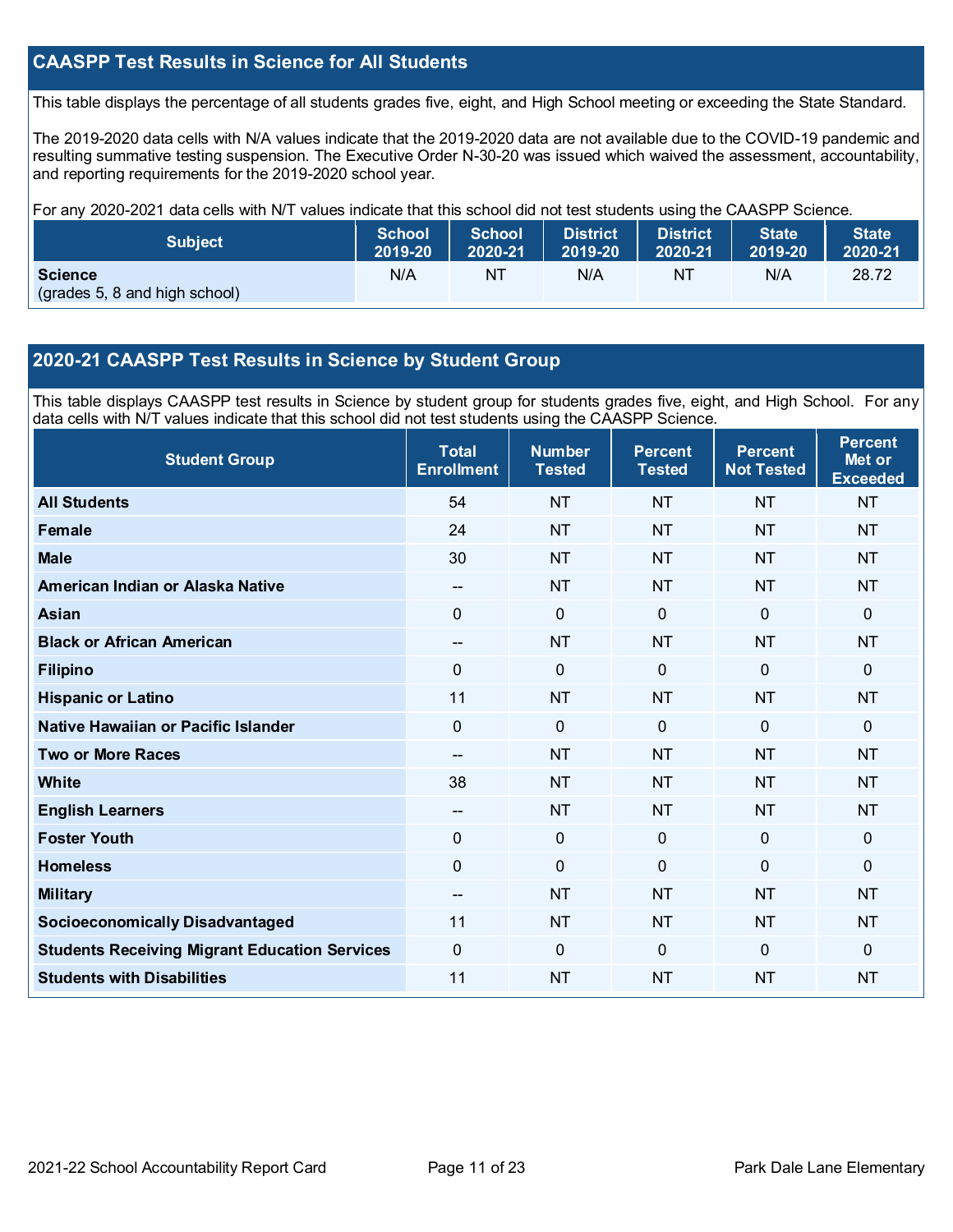## **B. Pupil Outcomes State Priority: Other Pupil Outcomes**

The SARC provides the following information relevant to the State priority: Other Pupil Outcomes (Priority 8): Pupil outcomes in the subject area of physical education.

## **2020-21 California Physical Fitness Test Results**

Due to the COVID-19 crisis, the Physical Fitness Test was suspended during the 2020-2021 school year and therefore no data are reported and each cell in this table is populated with "N/A."

| <b>Grade Level</b> | <b>Four of Six Fitness Standards</b> | Five of Six Fitness Standards   Six of Six Fitness Standards | Percentage of Students Meeting Percentage of Students Meeting Percentage of Students Meeting |
|--------------------|--------------------------------------|--------------------------------------------------------------|----------------------------------------------------------------------------------------------|
| Grade 5            | N/A                                  | N/A                                                          | N/A                                                                                          |
| Grade 7            | N/A                                  | N/A                                                          | N/A                                                                                          |
| Grade 9            | N/A                                  | N/A                                                          | N/A                                                                                          |

## **C. Engagement State Priority: Parental Involvement**

The SARC provides the following information relevant to the State priority: Parental Involvement (Priority 3): Efforts the school district makes to seek parent input in making decisions regarding the school district and at each school site.

## **2021-22 Opportunities for Parental Involvement**

The high level of parent involvement at Park Dale Lane demonstrates that education is a priority within our school community. Typically, a large percentage of parents attend school functions on a regular basis. We have an active and supportive PTA, School Site Council, English Learner Advisory Committee and Encinitas Educational Foundation, which provides many programs for students and families.

Annually, Park Dale Lane Elementary School offers a variety of events, programs, and activities throughout the school year that allow parents to become actively involved in their child's school and education. Back-to-School Night, Principal's Chats, Fall Harvest Festival, Red Ribbon Week, World of Difference Week, field trips, Art Nights, musical performances, and Kindergarten Coffee, are just a few of the many activities and events that are open to parents and family members. During the COVID-19 Pandemic, all volunteering and fundraising efforts have been conducted virtually until December 2021, when volunteers were able to access the campus while adhering to safety guidelines. During the 2021-2022 school year, parents were able to attend Back to School Night in August and Parent teacher Conferences in October in person if they chose.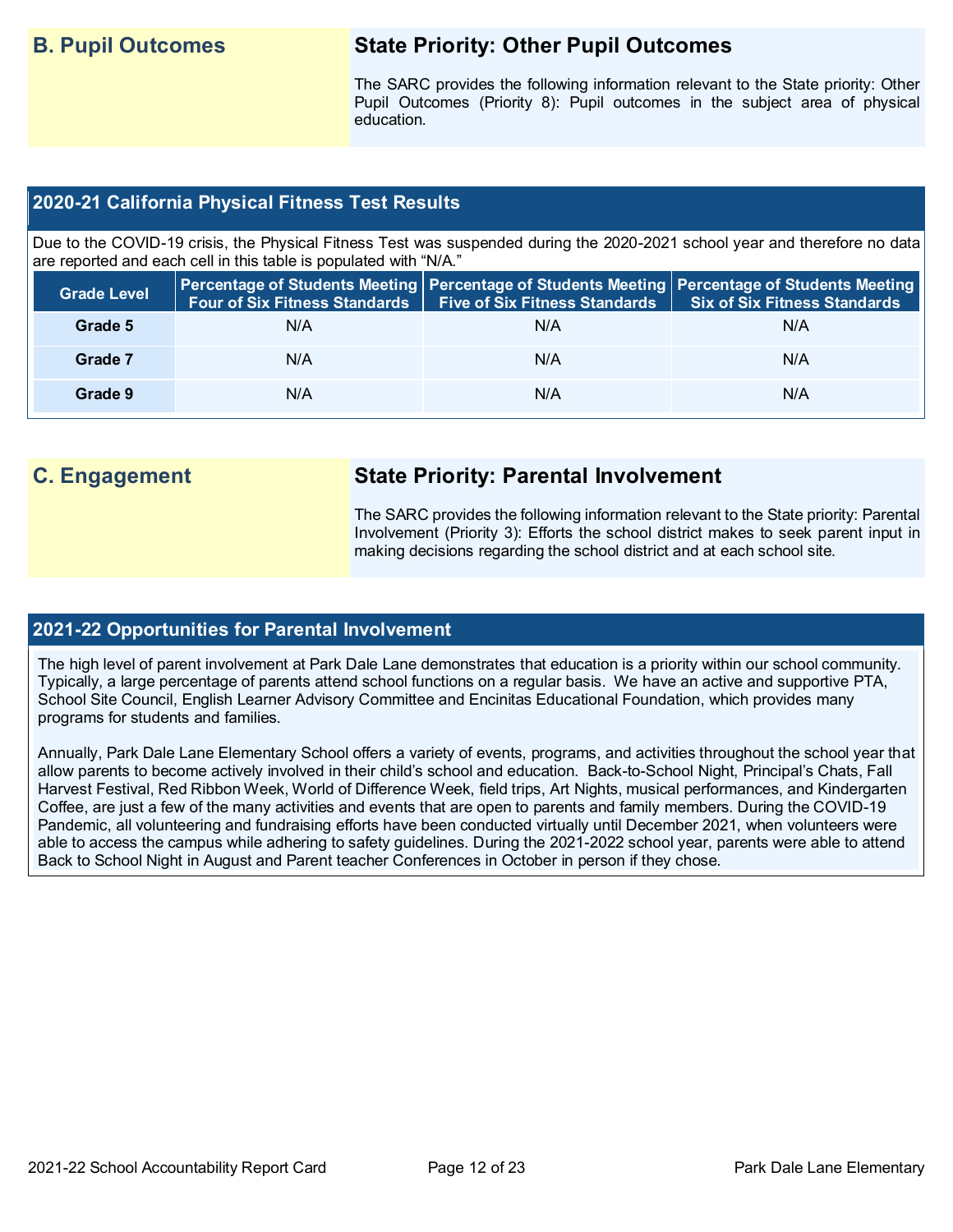## **2020-21 Chronic Absenteeism by Student Group**

| <b>Student Group</b>                                 | <b>Cumulative</b><br><b>Enrollment</b> | <b>Chronic</b><br><b>Absenteeism</b><br><b>Eligible Enrollment</b> | <b>Chronic</b><br><b>Absenteeism</b><br><b>Count</b> | <b>Chronic</b><br><b>Absenteeism</b><br><b>Rate</b> |
|------------------------------------------------------|----------------------------------------|--------------------------------------------------------------------|------------------------------------------------------|-----------------------------------------------------|
| <b>All Students</b>                                  | 421                                    | 399                                                                | 64                                                   | 16.0                                                |
| <b>Female</b>                                        | 187                                    | 174                                                                | 18                                                   | 10.3                                                |
| <b>Male</b>                                          | 234                                    | 225                                                                | 46                                                   | 20.4                                                |
| American Indian or Alaska Native                     | $\mathbf{1}$                           | 1                                                                  | $\Omega$                                             | 0.0                                                 |
| <b>Asian</b>                                         | 5                                      | $\overline{4}$                                                     | $\Omega$                                             | 0.0                                                 |
| <b>Black or African American</b>                     | $\overline{2}$                         | $\overline{2}$                                                     | 1                                                    | 50.0                                                |
| <b>Filipino</b>                                      | 3                                      | $\mathfrak{S}$                                                     | 0                                                    | 0.0                                                 |
| <b>Hispanic or Latino</b>                            | 102                                    | 95                                                                 | 29                                                   | 30.5                                                |
| Native Hawaiian or Pacific Islander                  | $\mathbf{0}$                           | $\mathbf 0$                                                        | 0                                                    | 0.0                                                 |
| <b>Two or More Races</b>                             | 23                                     | 23                                                                 | 1                                                    | 4.3                                                 |
| White                                                | 280                                    | 266                                                                | 32                                                   | 12.0                                                |
| <b>English Learners</b>                              | 59                                     | 56                                                                 | 22                                                   | 39.3                                                |
| <b>Foster Youth</b>                                  | $\mathbf 0$                            | $\overline{0}$                                                     | $\Omega$                                             | 0.0                                                 |
| <b>Homeless</b>                                      |                                        | 1                                                                  |                                                      | 100.0                                               |
| <b>Socioeconomically Disadvantaged</b>               | 106                                    | 100                                                                | 33                                                   | 33.0                                                |
| <b>Students Receiving Migrant Education Services</b> | 6                                      | 5                                                                  | 2                                                    | 40.0                                                |
| <b>Students with Disabilities</b>                    | 65                                     | 61                                                                 | 18                                                   | 29.5                                                |

## **C. Engagement State Priority: School Climate**

The SARC provides the following information relevant to the State priority: School Climate (Priority 6):

- Pupil suspension rates;
- Pupil expulsion rates; and
- Other local measures on the sense of safety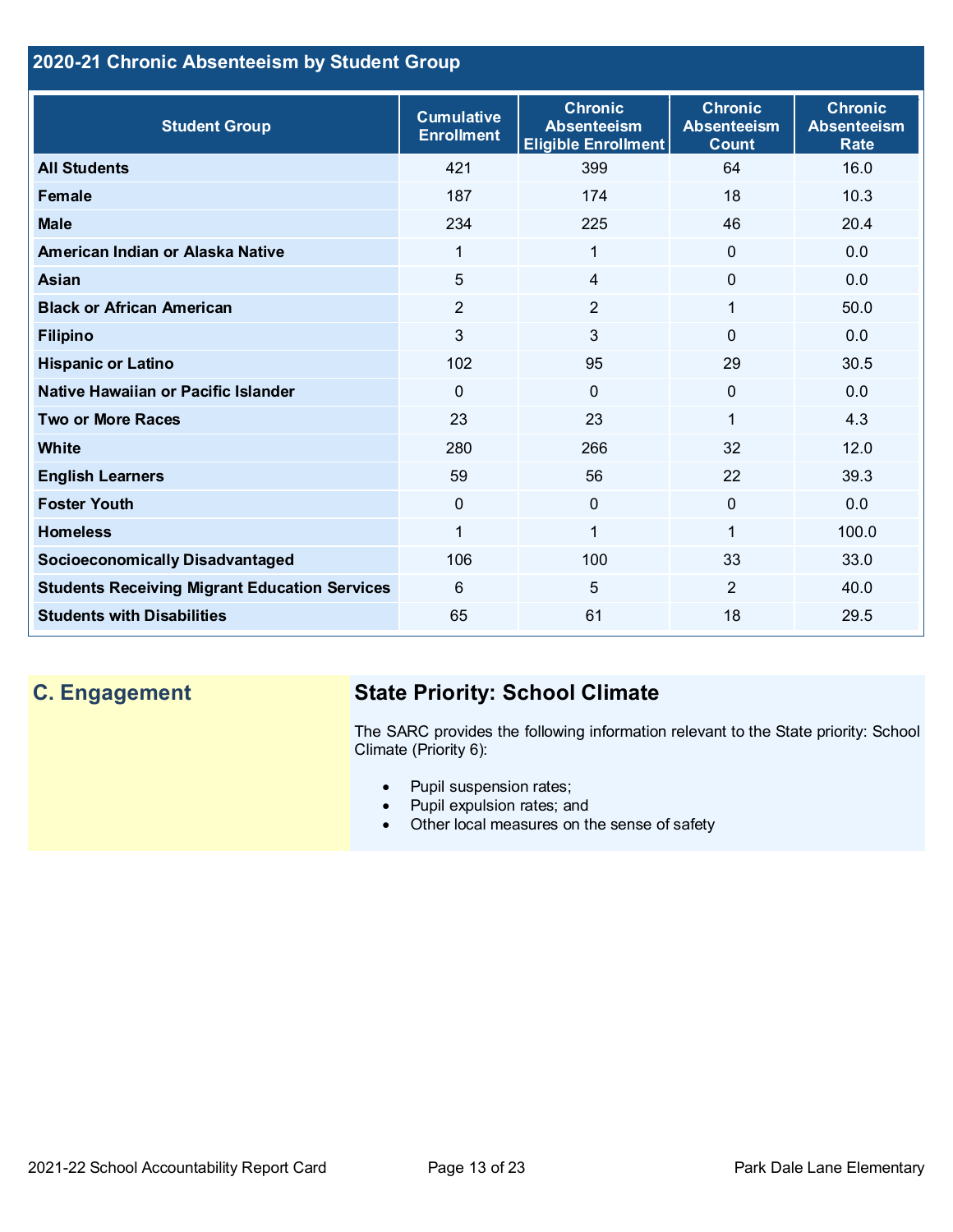## **Suspensions and Expulsions**

This table displays suspensions and expulsions data collected between July through June, each full school year respectively. Data collected during the 2020-21 school year may not be comparable to earlier years of this collection due to differences in learning mode instruction in response to the COVID-19 pandemic.

| Subject            | School<br>2018-19 | <b>School</b><br>2020-21 | <b>District</b><br>2018-19 | District<br>2020-21 | <b>State</b><br>2018-19 | <b>State</b><br>2020-21 |
|--------------------|-------------------|--------------------------|----------------------------|---------------------|-------------------------|-------------------------|
| <b>Suspensions</b> | 0.00              | 0.00                     | 0.20                       | 0.10                | 3.47                    | 0.20                    |
| <b>Expulsions</b>  | 0.00              | 0.00                     | 0.00                       | 0.00                | 0.08                    | 0.00                    |

This table displays suspensions and expulsions data collected between July through February, partial school year due to the COVID-19 pandemic. The 2019-2020 suspensions and expulsions rate data are not comparable to other year data because the 2019-2020 school year is a partial school year due to the COVID-19 crisis. As such, it would be inappropriate to make any comparisons in rates of suspensions and expulsions in the 2019-2020 school year compared to other school years.

| <b>Subject</b>     | <b>School</b><br>2019-20 | <b>District</b><br>2019-20 | <b>State</b><br>2019-20 |
|--------------------|--------------------------|----------------------------|-------------------------|
| <b>Suspensions</b> | 0.20                     | 0.18                       | 2.45                    |
| <b>Expulsions</b>  | 0.00                     | 0.00                       | 0.05                    |

## **2020-21 Suspensions and Expulsions by Student Group**

| <b>Student Group</b>                                 | <b>Suspensions Rate</b> | <b>Expulsions Rate</b> |
|------------------------------------------------------|-------------------------|------------------------|
| <b>All Students</b>                                  | 0.00                    | 0.00                   |
| Female                                               | 0.00                    | 0.00                   |
| <b>Male</b>                                          | 0.00                    | 0.00                   |
| American Indian or Alaska Native                     | 0.00                    | 0.00                   |
| Asian                                                | 0.00                    | 0.00                   |
| <b>Black or African American</b>                     | 0.00                    | 0.00                   |
| <b>Filipino</b>                                      | 0.00                    | 0.00                   |
| <b>Hispanic or Latino</b>                            | 0.00                    | 0.00                   |
| Native Hawaiian or Pacific Islander                  | 0.00                    | 0.00                   |
| <b>Two or More Races</b>                             | 0.00                    | 0.00                   |
| <b>White</b>                                         | 0.00                    | 0.00                   |
| <b>English Learners</b>                              | 0.00                    | 0.00                   |
| <b>Foster Youth</b>                                  | 0.00                    | 0.00                   |
| <b>Homeless</b>                                      | 0.00                    | 0.00                   |
| <b>Socioeconomically Disadvantaged</b>               | 0.00                    | 0.00                   |
| <b>Students Receiving Migrant Education Services</b> | 0.00                    | 0.00                   |
| <b>Students with Disabilities</b>                    | 0.00                    | 0.00                   |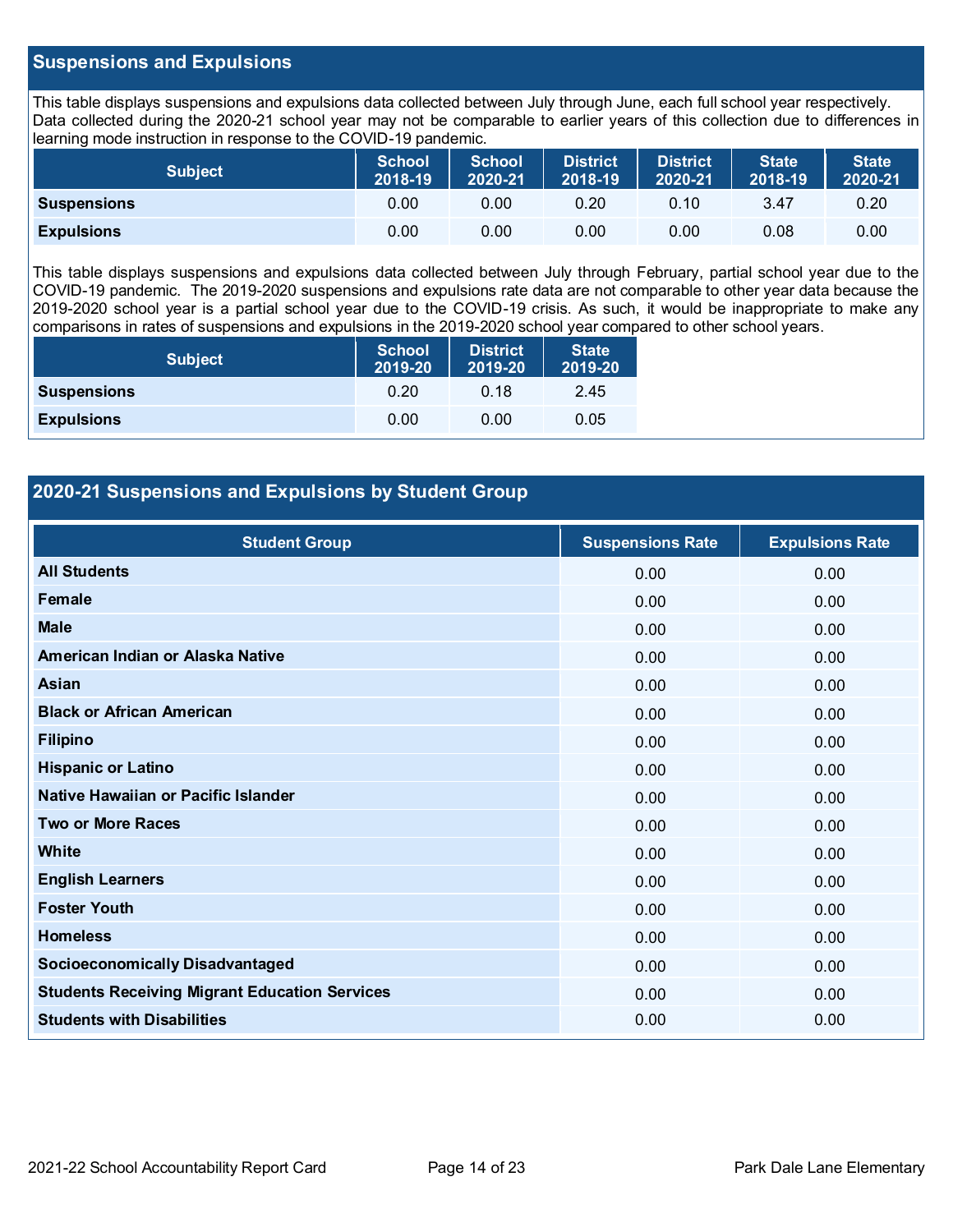### **2021-22 School Safety Plan**

Maintaining a safe, clean, and orderly environment is a top priority and essential to teaching and learning. The Comprehensive School Safety Plan (CSSP) is developed by Park Dale Lane Elementary in consultation with local law enforcement/emergency preparedness staff, School Site Council (SSC) and Administrative Services in order to comply with Senate Bill 187. The CSSP includes: Annual Schools Safety Data, School Safety Policies and Procedures, Emergency Preparedness Procedures, and Emergency Plans and Protocols. It was most recently updated and reviewed in October 2021 and accepted by the Board of Trustees in November 2021.

We conduct regularly scheduled safety drills including fire, shelter-in-place, lockdown and earthquake. We practice evacuation procedures for fire, procedures for disaster preparedness, and to be ready to respond to the possibility of strangers or dangers on campus. Our district maintenance and site custodial personnel routinely check all play equipment for safety and make recommendations for proactive maintenance. To ensure safety during instructional hours, the perimeter gates of the site are locked immediately after entry each morning and reopened only at dismissal. During school hours, all visitors are required to present an ID for processing via our Raptor Visitor System. Additionally, our site is alarmed during non-school hours. To monitor all school sites, each school is equipped with surveillance cameras. We have a strong partnership with the San Diego County Sheriff's Department North Coastal Station in Encinitas, the Carlsbad Police Department and our Carlsbad School Resource Officers. All staff takes pride in our school and work together to maintain a well-kept and safe facility.

## **D. Other SARC Information Information Required in the SARC**

The information in this section is required to be in the SARC but is not included in the state priorities for LCFF.

### **2018-19 Elementary Average Class Size and Class Size Distribution**

This table displays the 2018-19 average class size and class size distribution. The columns titled "Number of Classes" indicates how many classes fall into each size category (a range of total students per class). The "Other" category is for multigrade level classes.

| <b>Grade Level</b> | Average<br><b>Class Size</b> | 1-20 Students | Number of Classes with   Number of Classes with   Number of Classes with<br>21-32 Students | 33+ Students |
|--------------------|------------------------------|---------------|--------------------------------------------------------------------------------------------|--------------|
| κ                  | 21                           |               |                                                                                            |              |
|                    | 21                           |               | ົ                                                                                          |              |
|                    | 18                           |               | 3                                                                                          |              |
|                    | 24                           |               | 3                                                                                          |              |
|                    | 30                           |               | ⌒                                                                                          |              |
|                    | 30                           |               | 2                                                                                          |              |
| 6                  | 24                           |               | າ                                                                                          |              |
| <b>Other</b>       | 6                            |               |                                                                                            |              |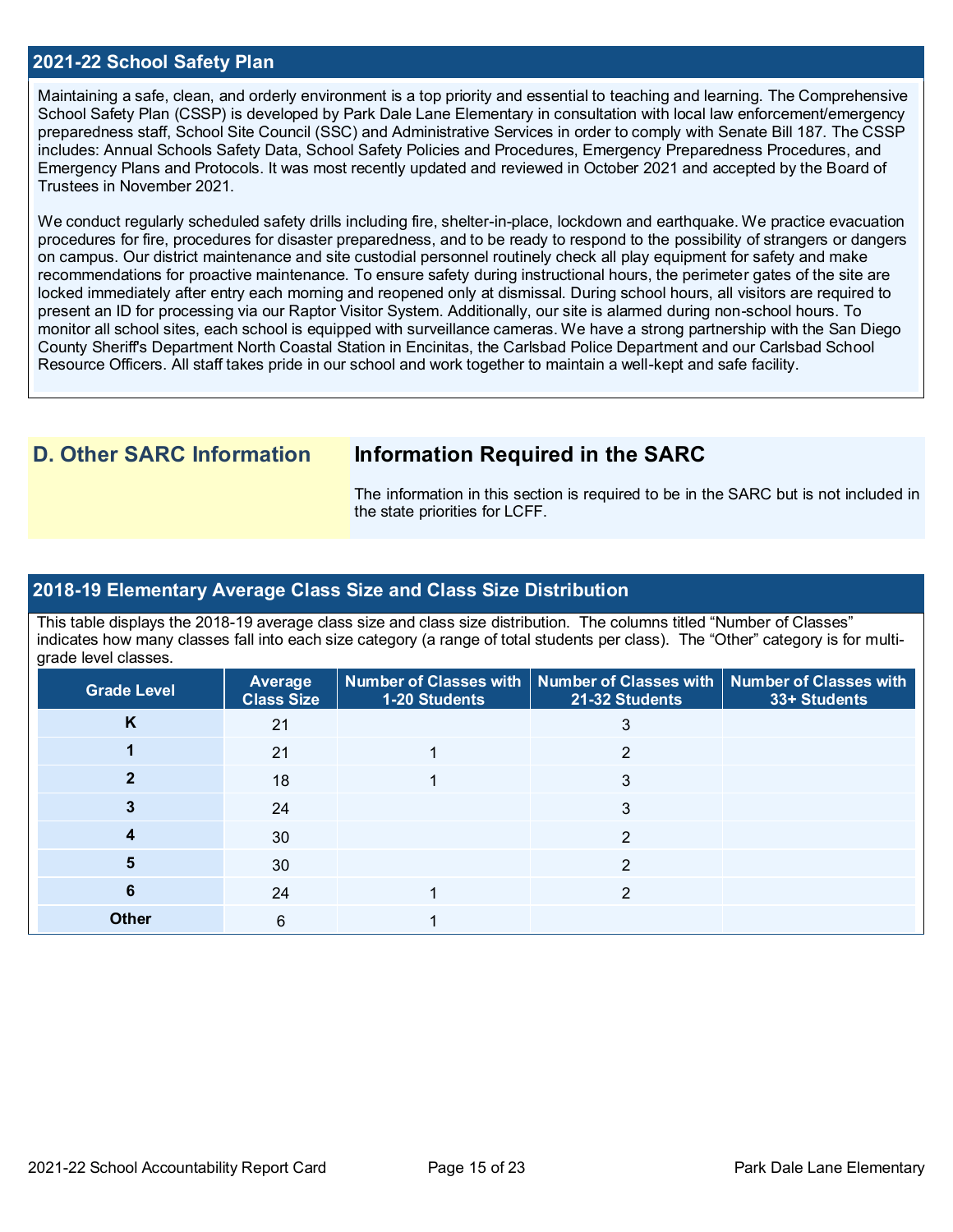## **2019-20 Elementary Average Class Size and Class Size Distribution**

This table displays the 2019-20 average class size and class size distribution. The columns titled "Number of Classes" indicates how many classes fall into each size category (a range of total students per class). The "Other" category is for multi-grade level classes.

| <b>Grade Level</b> | Average<br><b>Class Size</b> | 1-20 Students | Number of Classes with   Number of Classes with  <br>21-32 Students | <b>Number of Classes with</b><br>33+ Students |
|--------------------|------------------------------|---------------|---------------------------------------------------------------------|-----------------------------------------------|
| K                  | 19                           |               | 3                                                                   |                                               |
|                    | 21                           |               | າ                                                                   |                                               |
|                    | 21                           |               | 2                                                                   |                                               |
|                    | 18                           | っ             | 2                                                                   |                                               |
|                    | 24                           |               | າ                                                                   |                                               |
| 5                  | 21                           |               | っ                                                                   |                                               |
| 6                  | 21                           |               | $\mathfrak{p}$                                                      |                                               |
| <b>Other</b>       | 5                            | ົ             |                                                                     |                                               |

## **2020-21 Elementary Average Class Size and Class Size Distribution**

This table displays the 2020-21 average class size and class size distribution. The columns titled "Number of Classes" indicates how many classes fall into each size category (a range of total students per class). The "Other" category is for multi-grade level classes.

| <b>Grade Level</b> | Average<br><b>Class Size</b> | 1-20 Students | Number of Classes with   Number of Classes with   Number of Classes with<br>21-32 Students | 33+ Students |
|--------------------|------------------------------|---------------|--------------------------------------------------------------------------------------------|--------------|
| K                  | 17                           | 3             |                                                                                            |              |
|                    | 19                           | 3             |                                                                                            |              |
|                    | 19                           | 2             |                                                                                            |              |
|                    | 22                           |               | າ                                                                                          |              |
| 4                  | 28                           |               | っ                                                                                          |              |
| 5                  | 29                           |               | 2                                                                                          |              |
| 6                  | 26                           |               | 2                                                                                          |              |
| <b>Other</b>       |                              | 4             |                                                                                            |              |

## **2020-21 Ratio of Pupils to Academic Counselor**

This table displays the ratio of pupils to Academic Counselor. One full time equivalent (FTE) equals one staff member working full time; one FTE could also represent two staff members who each work 50 percent of full time.

| <b>Title</b>                        | <b>Ratio</b> |
|-------------------------------------|--------------|
| <b>Pupils to Academic Counselor</b> |              |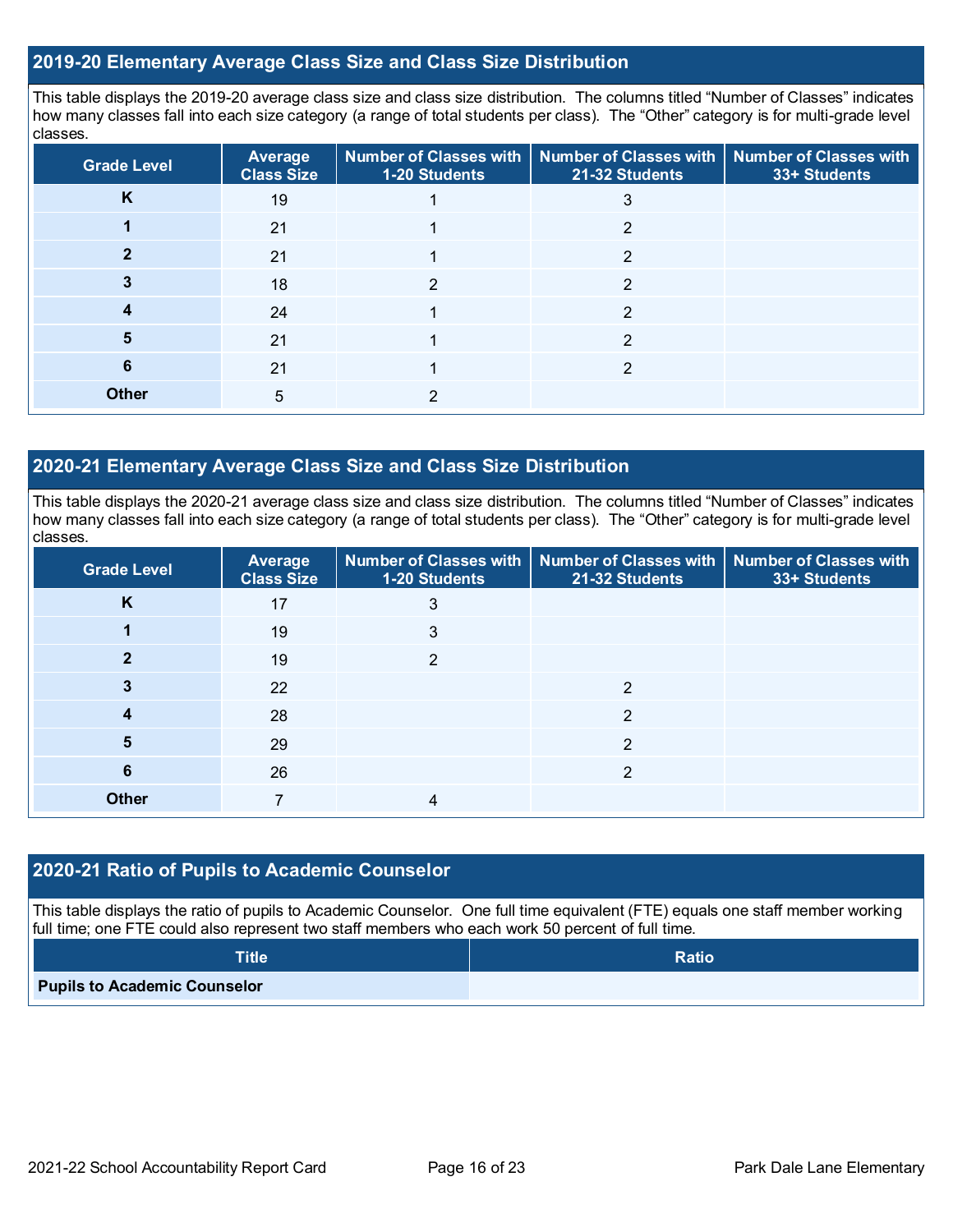## **2020-21 Student Support Services Staff**

This table displays the number of FTE support staff assigned to this school. One full time equivalent (FTE) equals one staff member working full time; one FTE could also represent two staff members who each work 50 percent of full time.

| <b>Title</b>                                                  | <b>Number of FTE Assigned to School</b> |
|---------------------------------------------------------------|-----------------------------------------|
| Counselor (Academic, Social/Behavioral or Career Development) | $\mathbf{0}$                            |
| Library Media Teacher (Librarian)                             | $\mathbf{0}$                            |
| <b>Library Media Services Staff (Paraprofessional)</b>        | $\mathbf{0}$                            |
| <b>Psychologist</b>                                           | 1.6                                     |
| <b>Social Worker</b>                                          | $\mathbf{0}$                            |
| <b>Speech/Language/Hearing Specialist</b>                     |                                         |
| <b>Resource Specialist (non-teaching)</b>                     | $\Omega$                                |
| Other                                                         | 2.2                                     |

## **2019-20 Expenditures Per Pupil and School Site Teacher Salaries**

This table displays the 2019-20 expenditures per pupil and average teach salary for this school. Cells with N/A values do not require data.

| <b>Level</b>                                         | <b>Total</b><br><b>Expenditures</b><br><b>Per Pupil</b> | <b>Expenditures</b><br><b>Per Pupil</b><br>(Restricted) | <b>Expenditures</b><br><b>Per Pupil</b><br>(Unrestricted) | Average<br><b>Teacher</b><br><b>Salary</b> |
|------------------------------------------------------|---------------------------------------------------------|---------------------------------------------------------|-----------------------------------------------------------|--------------------------------------------|
| <b>School Site</b>                                   | \$13,391.30                                             | \$4,631.81                                              | \$8,759.49                                                | \$84,182.00                                |
| <b>District</b>                                      | N/A                                                     | N/A                                                     | \$8,742.21                                                | \$87,014                                   |
| <b>Percent Difference - School Site and District</b> | N/A                                                     | N/A                                                     | 0.2                                                       | $-3.3$                                     |
| <b>State</b>                                         |                                                         |                                                         | \$8,444                                                   | \$85,863                                   |
| <b>Percent Difference - School Site and State</b>    | N/A                                                     | N/A                                                     | 3.7                                                       | $-2.0$                                     |

## **2020-21 Types of Services Funded**

In addition to general fund State funding, Encinitas Union School District receives State and Federal categorical funding for special programs that include categorical, special education and support programs such as Special Education, Title I, Title II and Title III, where applicable, Mental Health and social emotional health instruction and materials.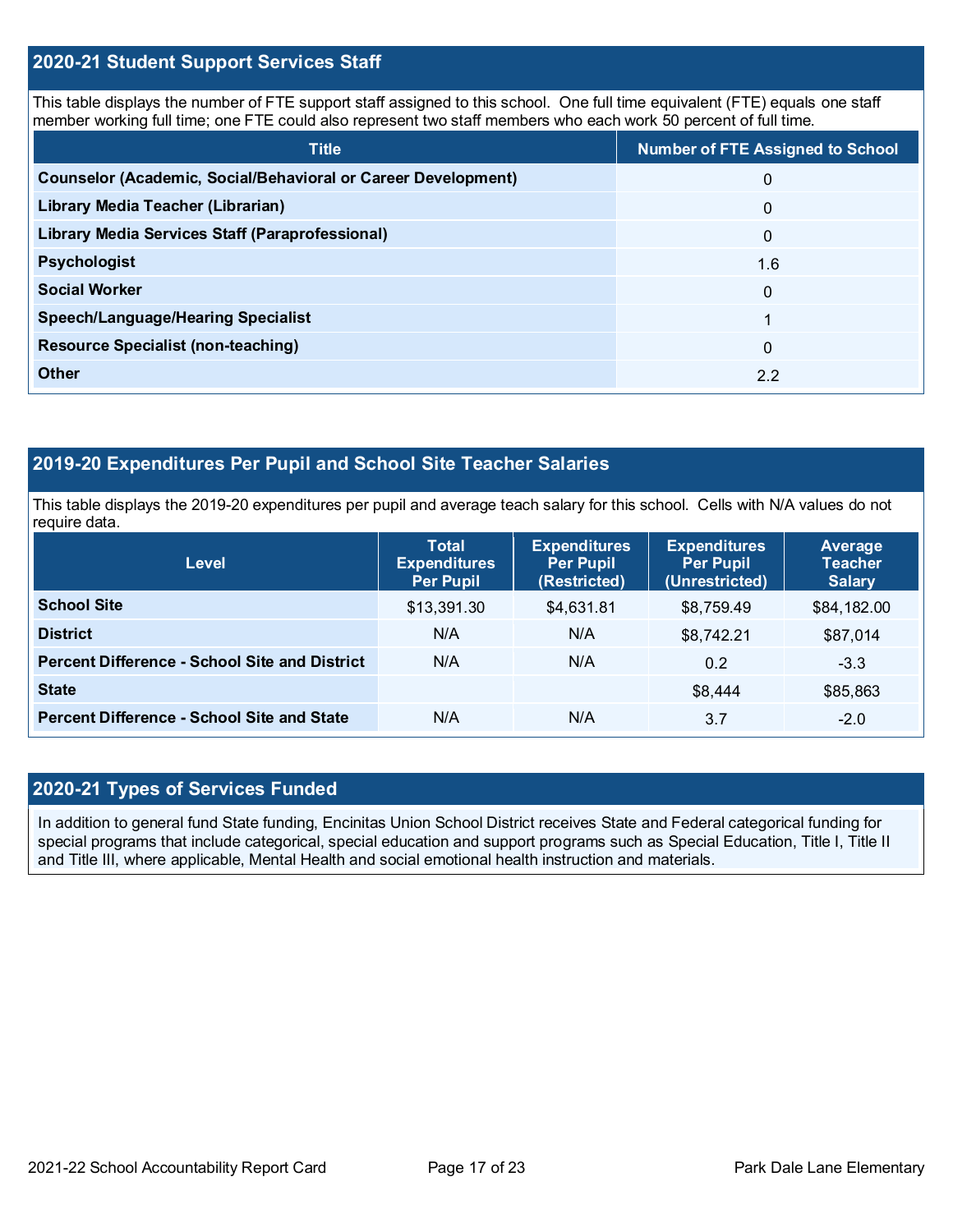## **2019-20 Teacher and Administrative Salaries**

This table displays the 2019-20 Teacher and Administrative salaries. For detailed information on salaries, see the CDE Certification Salaries & Benefits web page at [http://www.cde.ca.gov/ds/fd/cs/.](http://www.cde.ca.gov/ds/fd/cs/)

| Category                                             | <b>District</b><br><b>Amount</b> | <b>State Average</b><br>for Districts<br>in Same Category |
|------------------------------------------------------|----------------------------------|-----------------------------------------------------------|
| <b>Beginning Teacher Salary</b>                      | \$48,084                         | \$52,060                                                  |
| <b>Mid-Range Teacher Salary</b>                      | \$79,249                         | \$84,043                                                  |
| <b>Highest Teacher Salary</b>                        | \$117,538                        | \$107,043                                                 |
| <b>Average Principal Salary (Elementary)</b>         | \$139,665                        | \$133,582                                                 |
| <b>Average Principal Salary (Middle)</b>             | \$0                              | \$138,803                                                 |
| <b>Average Principal Salary (High)</b>               | \$0                              | \$133,845                                                 |
| <b>Superintendent Salary</b>                         | \$225,000                        | \$240,628                                                 |
| <b>Percent of Budget for Teacher Salaries</b>        | 41%                              | 35%                                                       |
| <b>Percent of Budget for Administrative Salaries</b> | 6%                               | 5%                                                        |

#### **Professional Development**

In Encinitas teachers participate in professional development at least once per month. Four months are dedicated to districtwide training, while six months are dedicated to school specific training. Teachers also participate in choice and extended learning opportunities, weekly collaboration and planning, as well as individual professional development around personalized learning topics. In 2021-22 all staff completed nine hours of Equity Professional Learning, focused on Identity, Joy, and Representation. Our teachers have also had opportunities to attend district workshops on digital citizenship, digital and print curriculum and programs, CGI, and more.

This table displays the number of school days dedicated to staff development and continuous improvement.

| <b>Subiect</b> \                                                                |    |  |
|---------------------------------------------------------------------------------|----|--|
| Number of school days dedicated to Staff Development and Continuous Improvement | 16 |  |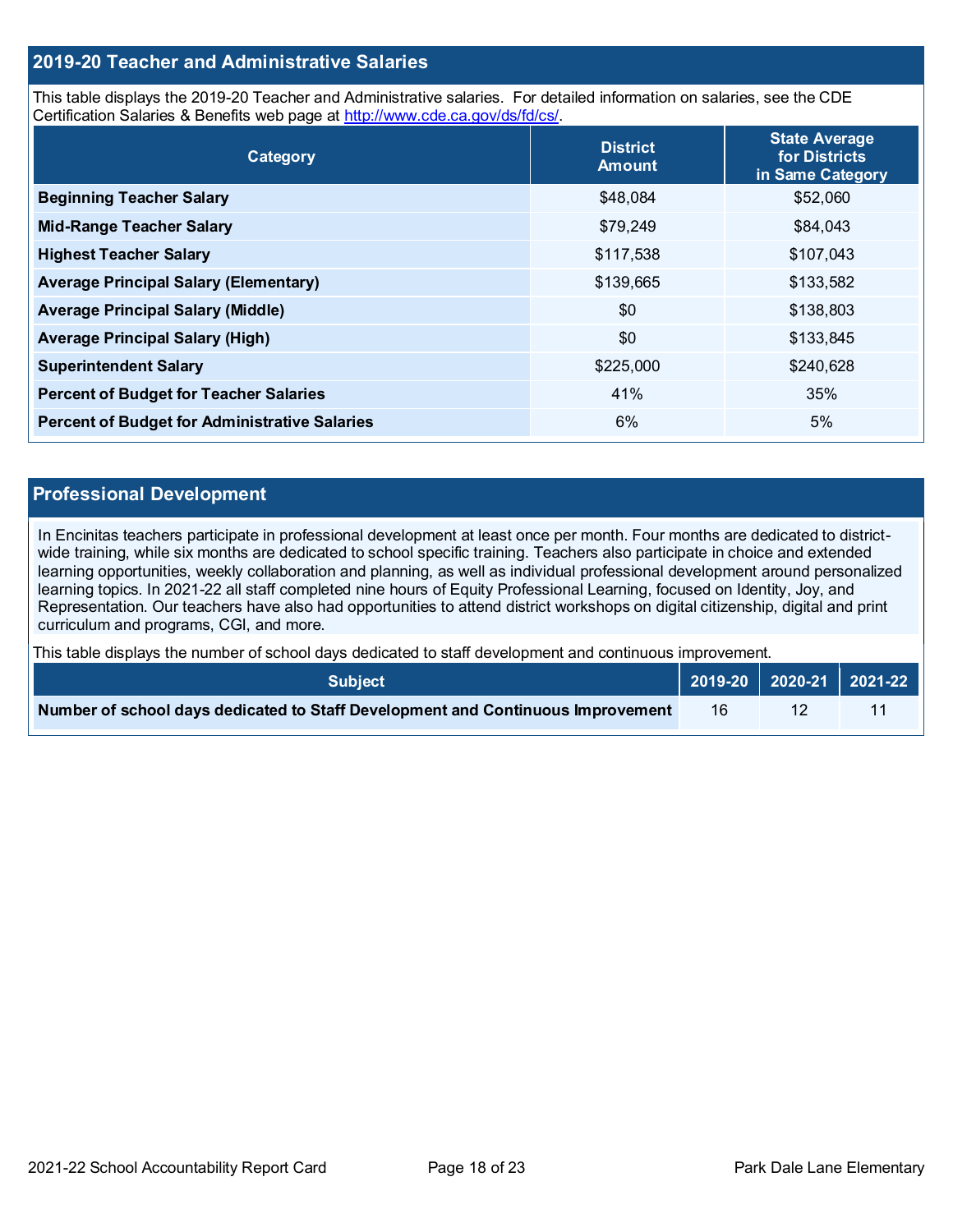# **Encinitas Union Elementary School District 2020-21 Local Accountability Report Card (LARC) Addendum**

## **Local Accountability Report Card (LARC) Addendum**

**2020-21 Local Accountability Report Card (LARC) Addendum Overview**



On July 14, 2021, the California State Board of Education (SBE) determined that the California Department of Education (CDE) will use the SARC as the mechanism to conduct a one-time data collection of the LEA-level aggregate test results of all school's local assessments administered during the 2020–2021 school year in order to meet the federal Every Students Succeeds Act (ESSA) reporting requirement for the Local Educational Agency Accountability Report Cards (LARCs).

Each local educational agency (LEA) is responsible for preparing and posting their annual LARC in accordance with the federal ESSA. As a courtesy, the CDE prepares and posts the LARCs on behalf of all LEAs.

Only for the 2020–2021 school year and the 2020–2021 LARCs, LEAs are required to report their aggregate local assessments test results at the LEA-level to the CDE by populating the tables below via the SARC. These data will be used to meet the LEAs' federal requirement for their LARCs. Note that it is the responsibility of the school and LEA to ensure that all student privacy and suppression rules are in place when reporting data in Tables 3 and 4 in the Addendum, as applicable.

The tables below are not part of the SBE approved 2020–2021 SARC template but rather are the mechanism by which these required data will be collected from LEAs.

For purposes of the LARC and the following tables, an LEA is defined as a school district, a county office of education, or a direct funded charter school.

| <b>2021-22 District Contact Information</b> |                                                         |  |  |  |
|---------------------------------------------|---------------------------------------------------------|--|--|--|
| <b>District Name</b>                        | <b>Encinitas Union Elementary School District</b>       |  |  |  |
| <b>Phone Number</b>                         | 760.944.4300                                            |  |  |  |
| Superintendent                              | Andrée Grey                                             |  |  |  |
| <b>Email Address</b>                        | Andrée.Grey@eusd.net                                    |  |  |  |
| <b>District Website Address</b>             | https://www.eusd.net/our-district/school-accountability |  |  |  |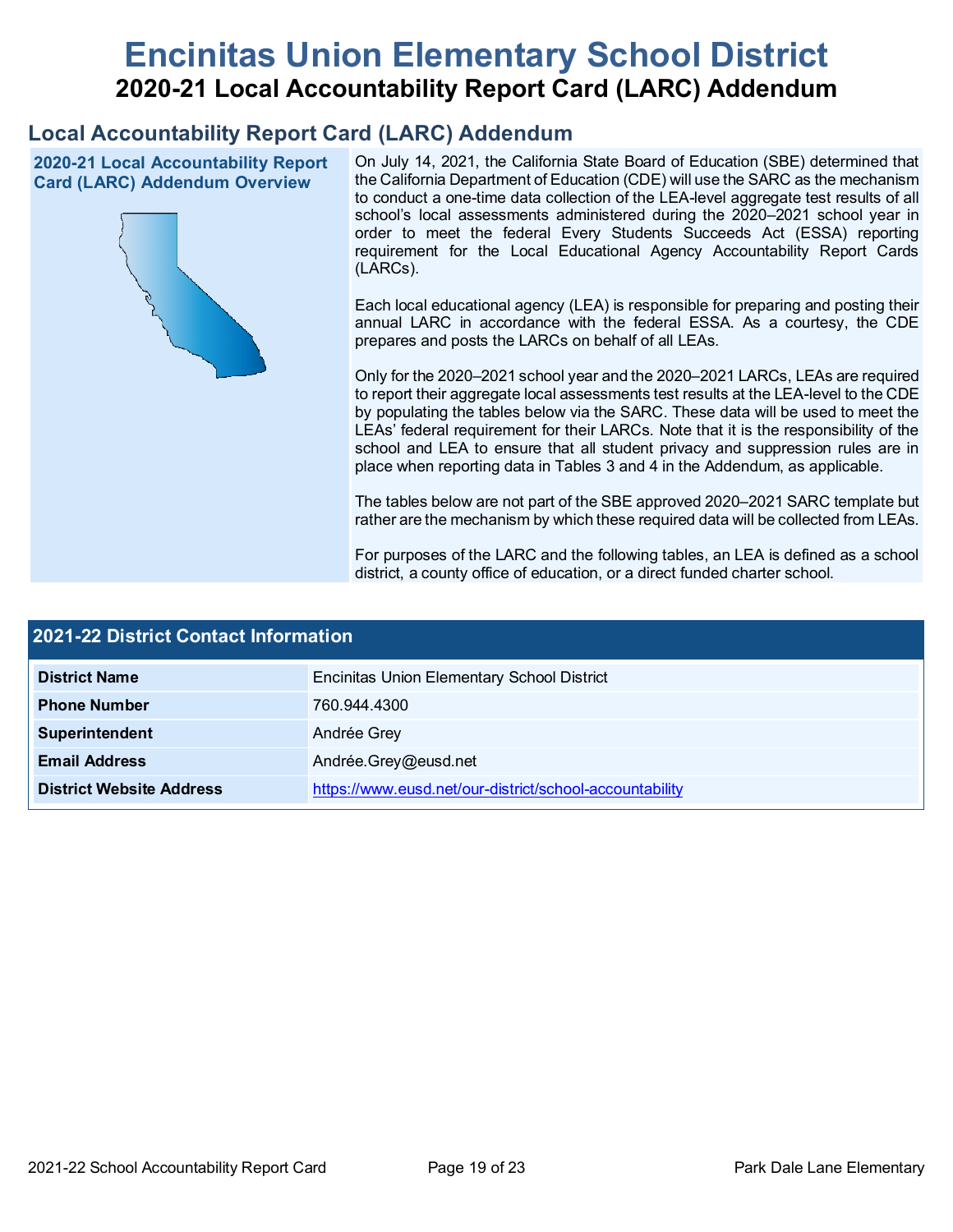## **2020-21 CAASPP Test Results in ELA by Student Group**

This table displays CAASPP test results in ELA by student group for students grades three through eight and grade eleven taking and completing a state-administered assessment. The CDE will populate this table for schools in cases where the school administered the CAASPP assessment. In cases where the school administered a local assessment instead of CAASPP, the CDE will populate this table with "NT" values, meaning this school did not test students using the CAASPP. See the local assessment(s) table for more information.

| <b>CAASPP</b><br><b>Student Groups</b>               | <b>CAASPP</b><br><b>Total</b><br><b>Enrollment</b> | <b>CAASPP</b><br><b>Number</b><br><b>Tested</b> | <b>CAASPP</b><br><b>Percent</b><br><b>Tested</b> | <b>CAASPP</b><br><b>Percent</b><br><b>Not Tested</b> | <b>CAASPP</b><br><b>Percent</b><br>Met or<br><b>Exceeded</b> |
|------------------------------------------------------|----------------------------------------------------|-------------------------------------------------|--------------------------------------------------|------------------------------------------------------|--------------------------------------------------------------|
| <b>All Students</b>                                  | 2938                                               | 1                                               | 0.03                                             | 99.97                                                | --                                                           |
| <b>Female</b>                                        | 1350                                               | $\pmb{0}$                                       | 0.00                                             | 100.00                                               |                                                              |
| <b>Male</b>                                          | 1588                                               | 1                                               | 0.06                                             | 99.94                                                | --                                                           |
| American Indian or Alaska Native                     | 17                                                 | $\mathbf 0$                                     | $-$                                              | 100.00                                               | --                                                           |
| <b>Asian</b>                                         | 121                                                | 0                                               | 0.00                                             | 100.00                                               | --                                                           |
| <b>Black or African American</b>                     | 20                                                 | $\mathbf 0$                                     | 0.00                                             | 100.00                                               |                                                              |
| <b>Filipino</b>                                      | 25                                                 | $\mathbf 0$                                     | 0.00                                             | 100.00                                               |                                                              |
| <b>Hispanic or Latino</b>                            | 640                                                | $\mathbf 0$                                     | 0.00                                             | 100.00                                               | $\qquad \qquad \blacksquare$                                 |
| Native Hawaiian or Pacific Islander                  | --                                                 | --                                              | --                                               | --                                                   | --                                                           |
| <b>Two or More Races</b>                             | 148                                                | 0                                               | 0.00                                             | 100.00                                               | --                                                           |
| <b>White</b>                                         | 1962                                               | 1                                               | 0.05                                             | 99.95                                                |                                                              |
| <b>English Learners</b>                              | 263                                                | $\mathbf 0$                                     | 0.00                                             | 100.00                                               |                                                              |
| <b>Foster Youth</b>                                  | $\sim$ $\sim$                                      | $\hspace{0.05cm}$ – $\hspace{0.05cm}$           | $\hspace{0.05cm}$ – $\hspace{0.05cm}$            | $-$                                                  | --                                                           |
| <b>Homeless</b>                                      | 20                                                 | $\pmb{0}$                                       | 0.00                                             | 100.00                                               | --                                                           |
| <b>Military</b>                                      | 13                                                 | 0                                               | 0.00                                             | 100.00                                               | --                                                           |
| <b>Socioeconomically Disadvantaged</b>               | 508                                                | $\Omega$                                        | 0.00                                             | 100.00                                               | --                                                           |
| <b>Students Receiving Migrant Education Services</b> |                                                    | --                                              |                                                  |                                                      |                                                              |
| <b>Students with Disabilities</b>                    | 511                                                | $\mathbf{1}$                                    | 0.20                                             | 99.80                                                | --                                                           |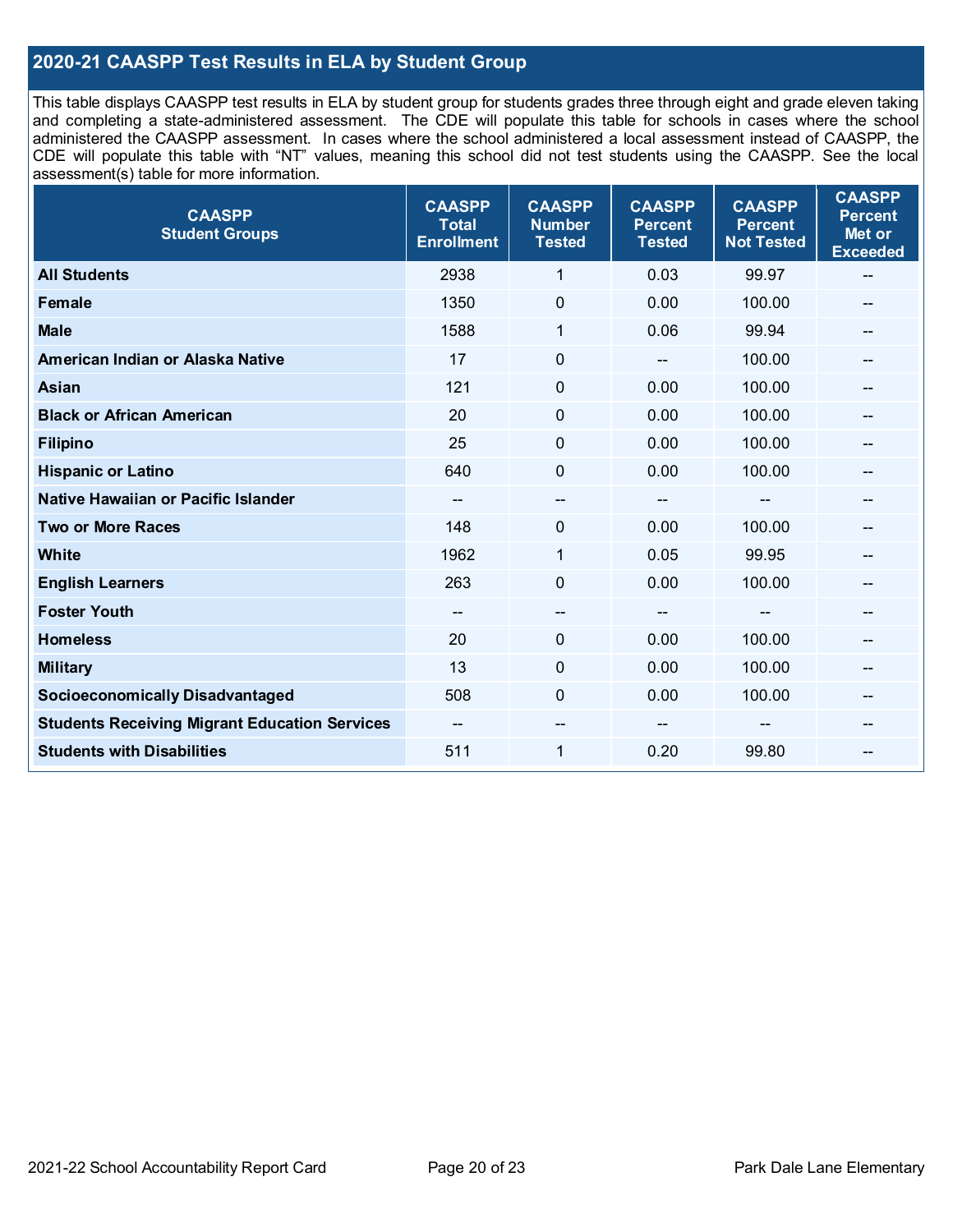## **2020-21 CAASPP Test Results in Math by Student Group**

This table displays CAASPP test results in Math by student group for students grades three through eight and grade eleven taking and completing a state-administered assessment. The CDE will populate this table for schools in cases where the school administered the CAASPP assessment. In cases where the school administered a local assessment instead of CAASPP, the CDE will populate this table with "NT" values, meaning this school did not test students using the CAASPP. See the local assessment(s) table for more information.

| <b>CAASPP</b><br><b>Student Groups</b>               | <b>CAASPP</b><br><b>Total</b><br><b>Enrollment</b> | <b>CAASPP</b><br><b>Number</b><br><b>Tested</b> | <b>CAASPP</b><br><b>Percent</b><br><b>Tested</b> | <b>CAASPP</b><br><b>Percent</b><br><b>Not Tested</b> | <b>CAASPP</b><br><b>Percent</b><br>Met or<br><b>Exceeded</b> |
|------------------------------------------------------|----------------------------------------------------|-------------------------------------------------|--------------------------------------------------|------------------------------------------------------|--------------------------------------------------------------|
| <b>All Students</b>                                  | 2938                                               | $\mathbf{1}$                                    | 0.03                                             | 99.97                                                | --                                                           |
| <b>Female</b>                                        | 1350                                               | $\mathbf 0$                                     | 0.00                                             | 100.00                                               |                                                              |
| <b>Male</b>                                          | 1588                                               | 1                                               | 0.06                                             | 99.94                                                | $-$                                                          |
| American Indian or Alaska Native                     | 17                                                 | 0                                               | --                                               | 100.00                                               | --                                                           |
| <b>Asian</b>                                         | 121                                                | 0                                               | 0.00                                             | 100.00                                               | --                                                           |
| <b>Black or African American</b>                     | 20                                                 | $\mathbf{0}$                                    | 0.00                                             | 100.00                                               |                                                              |
| <b>Filipino</b>                                      | 25                                                 | $\mathbf 0$                                     | 0.00                                             | 100.00                                               |                                                              |
| <b>Hispanic or Latino</b>                            | 640                                                | 0                                               | 0.00                                             | 100.00                                               | $\overline{\phantom{a}}$                                     |
| Native Hawaiian or Pacific Islander                  | $\overline{\phantom{a}}$                           | --                                              | --                                               | --                                                   | --                                                           |
| <b>Two or More Races</b>                             | 148                                                | 0                                               | 0.00                                             | 100.00                                               | --                                                           |
| <b>White</b>                                         | 1962                                               | 1                                               | 0.05                                             |                                                      |                                                              |
| <b>English Learners</b>                              | 263                                                | $\mathbf 0$                                     | 0.00                                             | 100.00                                               |                                                              |
| <b>Foster Youth</b>                                  | $\overline{\phantom{a}}$                           | $\hspace{0.05cm}$ – $\hspace{0.05cm}$           | $\overline{\phantom{a}}$                         | $\hspace{0.05cm}$ – $\hspace{0.05cm}$                | --                                                           |
| <b>Homeless</b>                                      | 20                                                 | $\mathbf 0$                                     | 0.00                                             | 100.00                                               | --                                                           |
| <b>Military</b>                                      | 13                                                 | $\mathbf 0$                                     | 0.00                                             | 100.00                                               |                                                              |
| <b>Socioeconomically Disadvantaged</b>               | 508                                                | 0                                               | 0.00                                             | 100.00                                               | --                                                           |
| <b>Students Receiving Migrant Education Services</b> | $\overline{\phantom{a}}$                           | --                                              |                                                  |                                                      |                                                              |
| <b>Students with Disabilities</b>                    | 511                                                | 1                                               | 0.20                                             | 99.80                                                | $-$                                                          |

## **2020-21 Local Assessment Test Results in ELA by Student Group**

This table displays Local Assessment test results in ELA by student group for students grades three through eight and grade eleven. LEAs/schools will populate this table for schools in cases where the school administered a local assessment. In cases where the school administered the CAASPP assessment, LEAs/schools will populate this table with "N/A" values in all cells, meaning this table is Not Applicable for this school.

| <b>iReady</b><br><b>Student Groups</b> | <b>iReady</b><br><b>Total</b><br><b>Enrollment</b> | <b>iReady</b><br><b>Number</b><br><b>Tested</b> | <b>iReady</b><br><b>Percent</b><br><b>Tested</b> | <b>iReady</b><br><b>Percent</b><br><b>Not Tested</b> | <b>iReady</b><br><b>Percent</b><br>At or Above<br><b>Grade Level</b> |
|----------------------------------------|----------------------------------------------------|-------------------------------------------------|--------------------------------------------------|------------------------------------------------------|----------------------------------------------------------------------|
| <b>All Students</b>                    | 2929                                               | 2794                                            | 95.39                                            | 4.61                                                 | 74.91                                                                |
| Female                                 | 1349                                               | 1278                                            | 94.74                                            | 5.26                                                 | 78.25                                                                |
| <b>Male</b>                            | 1578                                               | 1516                                            | 96.07                                            | 3.93                                                 | 72.1                                                                 |
| American Indian or Alaska Native       | 17                                                 | 16                                              | 94.12                                            | 5.88                                                 | 62.5                                                                 |
| <b>Asian</b>                           | 122                                                | 117                                             | 95.9                                             | 4.1                                                  | 89.74                                                                |

2021-22 School Accountability Report Card Page 21 of 23 Park Dale Lane Elementary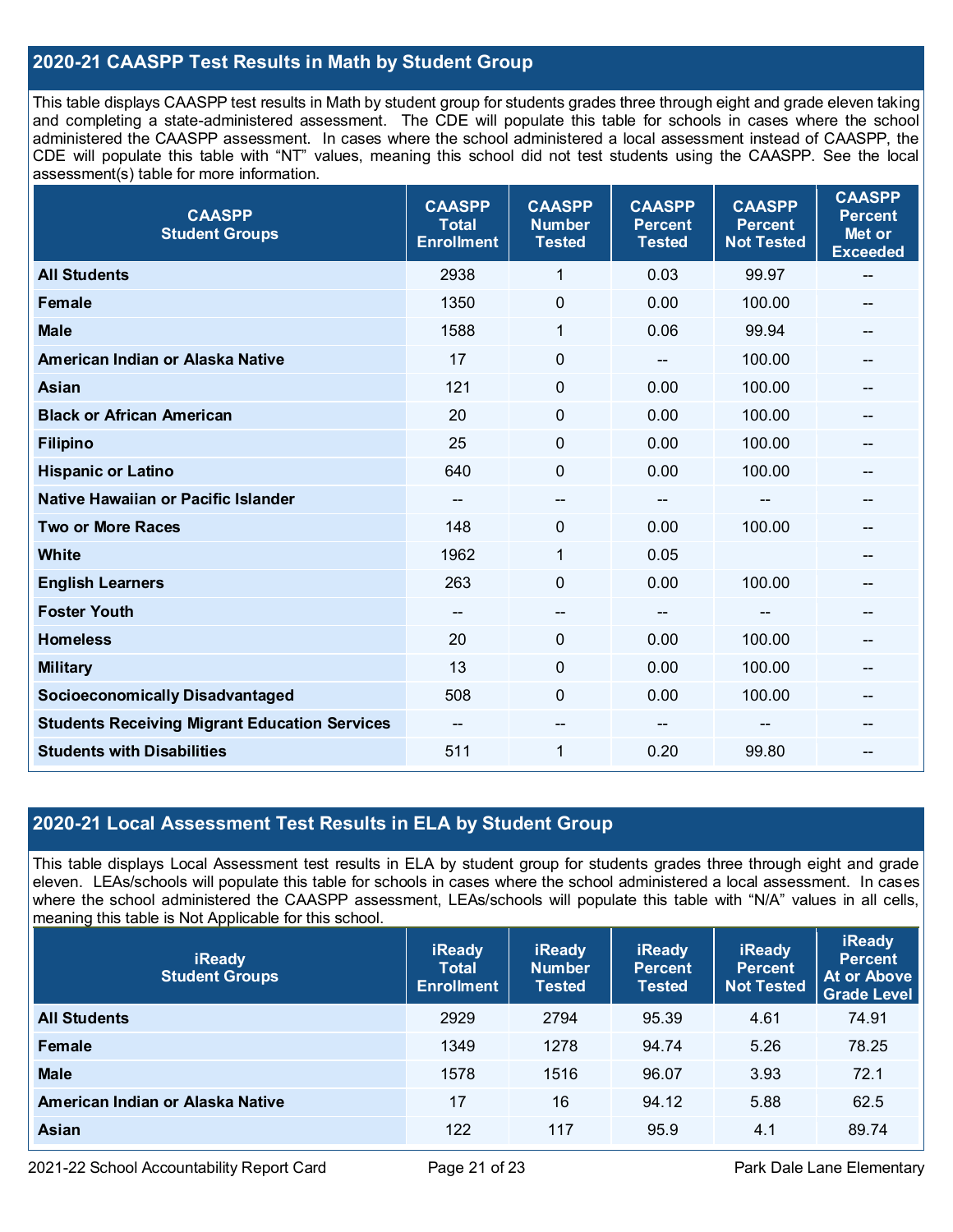| <b>Black or African American</b>                                                           | 20                                               | 18                                            | 90                                             | 10                                                 | 61.11                                                                     |  |
|--------------------------------------------------------------------------------------------|--------------------------------------------------|-----------------------------------------------|------------------------------------------------|----------------------------------------------------|---------------------------------------------------------------------------|--|
| <b>Filipino</b>                                                                            | 26                                               | 23                                            | 88.46                                          | 11.54                                              | 69.57                                                                     |  |
| <b>Hispanic or Latino</b>                                                                  | 638                                              | 609                                           | 95.45                                          | 4.55                                               | 52.38                                                                     |  |
| Native Hawaiian or Pacific Islander                                                        | 5                                                | $\overline{4}$                                | --                                             | $\qquad \qquad \blacksquare$                       | --                                                                        |  |
| <b>Two or More Races</b>                                                                   | 129                                              | 121                                           | 93.8                                           | 6.2                                                | 81.82                                                                     |  |
| White                                                                                      | 1954                                             | 1872                                          | 95.8                                           | 4.2                                                | 81.04                                                                     |  |
| <b>English Learners</b>                                                                    | 250                                              | 233                                           | 93.2                                           | 6.8                                                | 16.74                                                                     |  |
| <b>Homeless</b>                                                                            | 7                                                | 6                                             | --                                             | $-$                                                | --                                                                        |  |
| <b>Socioeconomically Disadvantaged</b>                                                     | 382                                              | 354                                           | 92.67                                          | 7.33                                               | 41.81                                                                     |  |
| <b>Students Receiving Migrant Education Services</b>                                       | 8                                                | $\overline{7}$                                |                                                |                                                    |                                                                           |  |
| <b>Students with Disabilities</b>                                                          | 570                                              | 525                                           | 92.11                                          | 7.89                                               | 47.81                                                                     |  |
| <b>STAR</b><br><b>Student Groups</b>                                                       | <b>STAR</b><br><b>Total</b><br><b>Enrollment</b> | <b>STAR</b><br><b>Number</b><br><b>Tested</b> | <b>STAR</b><br><b>Percent</b><br><b>Tested</b> | <b>STAR</b><br><b>Percent</b><br><b>Not Tested</b> | <b>STAR</b><br><b>Percent</b><br><b>At or Above</b><br><b>Grade Level</b> |  |
| <b>All Students</b>                                                                        | 2929                                             | 3                                             |                                                |                                                    |                                                                           |  |
| <b>Male</b>                                                                                | 1578                                             | $\mathbf{1}$                                  |                                                | $\qquad \qquad -$                                  | --                                                                        |  |
| <b>Hispanic or Latino</b>                                                                  | 638                                              | $\mathbf{1}$                                  |                                                | $\qquad \qquad -$                                  | --                                                                        |  |
| <b>Students with Disabilities</b>                                                          | 570                                              | 1                                             | $-$                                            | $\qquad \qquad -$                                  | --                                                                        |  |
| *At or above the grade-level standard in the context of the local assessment administered. |                                                  |                                               |                                                |                                                    |                                                                           |  |

# **2020-21 Local Assessment Test Results in Math by Student Group**

This table displays Local Assessment test results in Math by student group for students grades three through eight and grade eleven. LEAs/schools will populate this table for schools in cases where the school administered a local assessment. In cases where the school administered the CAASPP assessment, LEAs/schools will populate this table with "N/A" values in all cells, meaning this table is Not Applicable for this school.

| <b>iReady</b><br><b>Student Groups</b> | <b>iReady</b><br><b>Total</b><br><b>Enrollment</b> | <b>iReady</b><br><b>Number</b><br><b>Tested</b> | <b>iReady</b><br><b>Percent</b><br><b>Tested</b> | <b>iReady</b><br><b>Percent</b><br><b>Not Tested</b> | <b>iReady</b><br><b>Percent</b><br><b>At or Above</b><br><b>Grade Level</b> |
|----------------------------------------|----------------------------------------------------|-------------------------------------------------|--------------------------------------------------|------------------------------------------------------|-----------------------------------------------------------------------------|
| <b>All Students</b>                    | 2929                                               | 2812                                            | 96.01                                            | 3.99                                                 | 58.78                                                                       |
| Female                                 | 1349                                               | 1285                                            | 95.26                                            | 4.74                                                 | 54.94                                                                       |
| <b>Male</b>                            | 1578                                               | 1527                                            | 96.77                                            | 3.23                                                 | 62.02                                                                       |
| American Indian or Alaska Native       | 17                                                 | 17                                              | 100                                              |                                                      | 35.29                                                                       |
| Asian                                  | 122                                                | 118                                             | 96.72                                            | 3.28                                                 | 77.97                                                                       |
| <b>Black or African American</b>       | 20                                                 | 18                                              | 90                                               | 10                                                   | 38.89                                                                       |
| <b>Filipino</b>                        | 26                                                 | 23                                              | 88.46                                            | 11.54                                                | 56.52                                                                       |
| <b>Hispanic or Latino</b>              | 638                                                | 622                                             | 97.49                                            | 2.51                                                 | 34.08                                                                       |
| Native Hawaiian or Pacific Islander    | 5                                                  | 4                                               | $\overline{\phantom{m}}$                         | --                                                   | --                                                                          |
| <b>Two or More Races</b>               | 129                                                | 123                                             | 95.35                                            | 4.65                                                 | 68.29                                                                       |
| White                                  | 1954                                               | 1872                                            | 95.8                                             | 4.2                                                  | 65.49                                                                       |
| <b>English Learners</b>                | 250                                                | 239                                             | 95.6                                             | 4.4                                                  | 12.13                                                                       |
| <b>Homeless</b>                        | 7                                                  | 6                                               | $- -$                                            | --                                                   | --                                                                          |